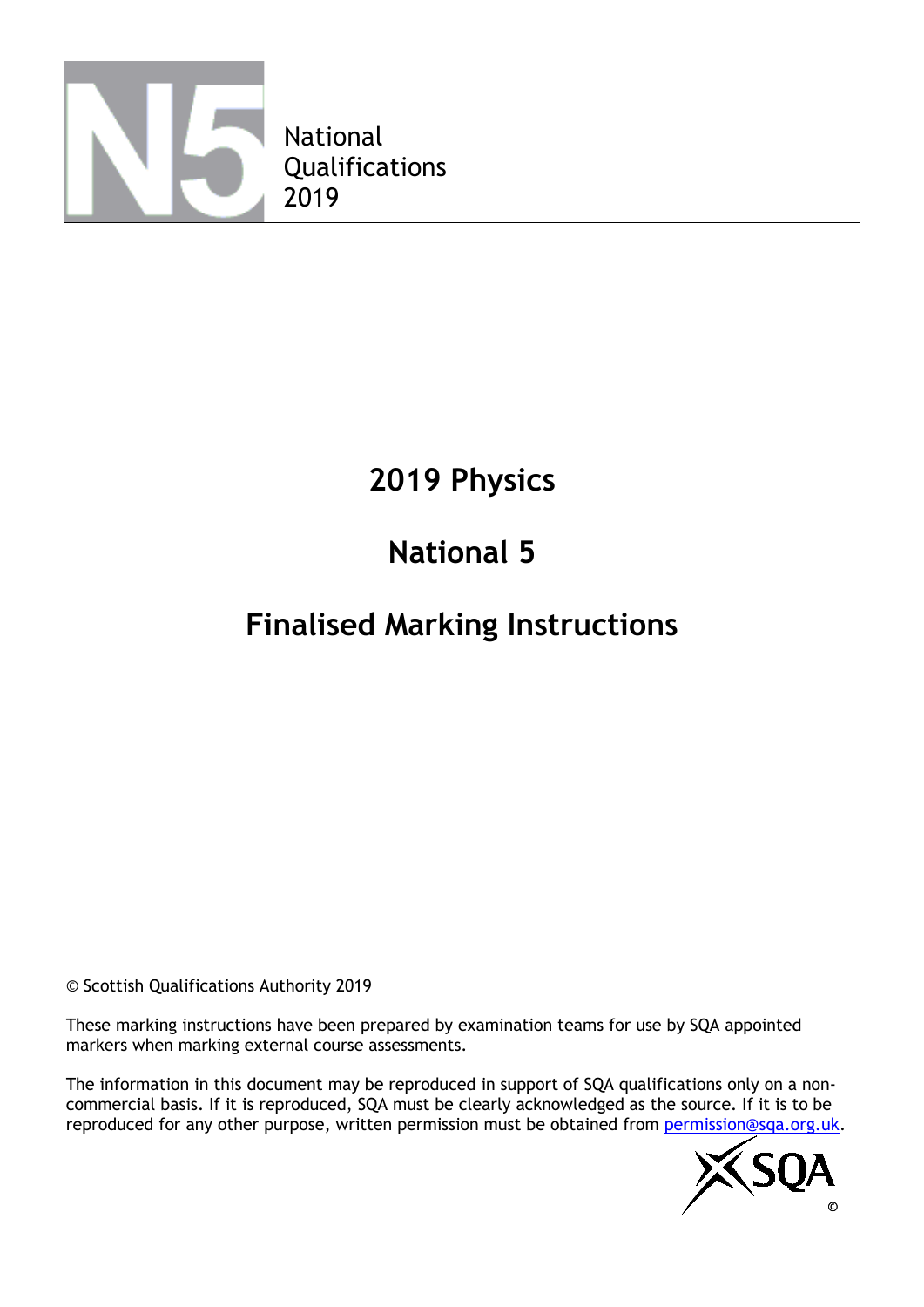#### **General marking principles for National 5 Physics**

*This information is provided to help you understand the general principles you must apply when marking candidate responses to questions in this paper. These principles must be read in conjunction with the detailed marking instructions, which identify the key features required in candidate responses.*

- **(a)** Marks for each candidate response must **always** be assigned in line with these marking principles, the Physics: general marking principles (GMPs) [\(http://www.sqa.org.uk/files\\_ccc/Physicsgeneralmarkingprinciples.pdf\)](http://www.sqa.org.uk/files_ccc/Physicsgeneralmarkingprinciples.pdf) and the detailed marking instructions for this assessment.
- **(b)** Marking should always be positive. This means that, for each candidate response, marks are accumulated for the demonstration of relevant skills, knowledge and understanding: they are not deducted from a maximum on the basis of errors or omissions.
- **(c)** If a specific candidate response does not seem to be covered by either the principles or detailed marking instructions, and you are uncertain how to assess it, you must seek guidance from your team leader.
- **(d)** Where a wrong answer to part of a question is carried forward and the wrong answer is then used correctly in the following part, give the candidate credit for the subsequent part or 'follow-on'. (GMP 17)
- **(e)** Award marks for non-standard symbols where the symbols are defined and the relationship is correct, or where the substitution shows that the relationship used is correct. This must be clear and unambiguous. (GMP 22)
- **(f)** Award full marks for a correct final answer (including units if required) on its own, unless a numerical question specifically requires evidence of working to be shown, eg in a 'show' question. (GMP 1)
- **(g)** Give credit where a diagram or sketch conveys correctly the response required by the question. It will usually require clear and correct labels (or the use of standard symbols). (GMP 19)
- **(h)** Marks are allocated for knowledge of relevant formulae alone. Do not award a mark when a candidate writes down several formulae and does not select the correct one to continue with, for example by substituting values. (GMP 3)
- (i) Do not award marks if a 'magic triangle', eg ,  $\sqrt{I/R}$  is the only statement in a candidate's response. To gain the mark, the correct relationship must be stated eg  $V$  = *IR* or  $R = \dfrac{V}{I}$  , etc. (GMP 6)
- **(k)** In rounding to an expected number of significant figures, award the mark for correct answers which have up to two figures more or one figure less than the number in the data with the fewest significant figures. (GMP 10)

(Note: the use of a recurrence dot, eg  $0.\overline{6}$ , would imply an infinite number of significant figures and would therefore not be acceptable.)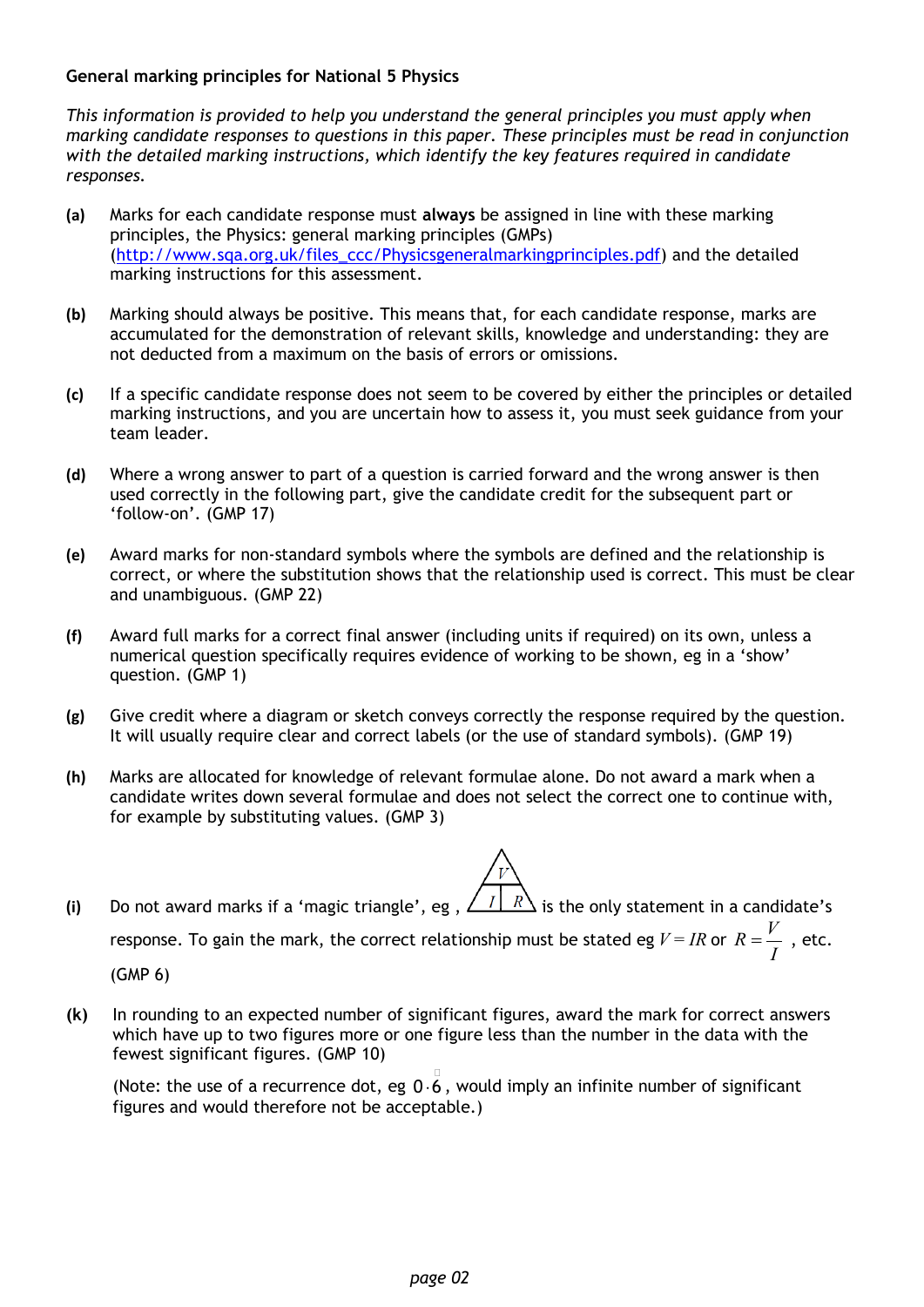**(l)** The incorrect spelling of technical terms should usually be ignored and candidates should be awarded the relevant mark, provided that answers can be interpreted and understood without any doubt as to the meaning.

Where there is ambiguity, do not award the mark. Two specific examples of this would be when the candidate uses a term:

- that might be interpreted as *reflection*, *refraction* or *diffraction*, eg 'defraction'
- that might be interpreted as either *fission* or *fusion*, eg 'fussion'

The spelling of these words is similar, but the words have totally different meanings. If the spelling (or handwriting) in an answer makes it difficult for you to interpret a candidate's intention, then do not award the mark. (GMP 25)

- **(m)** Marks are awarded only for a valid response to the question asked. For example, in response to questions that ask candidates to:
	- **identify**, **name**, **give**, or **state**, they need only name or present in brief form.
	- **describe**, they must provide a statement or structure of characteristics and/or features.
	- **explain**, they must relate cause and effect and/or make relationships between things clear.
	- **determine** or **calculate**, they must determine a number from given facts, figures or information.
	- **estimate**, they must determine an approximate value for something.
	- **justify**, they must give reasons to support their suggestions or conclusions, eg this might be by identifying an appropriate relationship and the effect of changing variables.
	- **show that**, they must use physics (and mathematics) to prove something, eg a given value. All steps, including the stated answer, must be shown
	- **predict**, they must suggest what may happen based on available information.
	- **suggest**, they must apply their knowledge and understanding of physics to a new situation. A number of responses are acceptable: marks will be awarded for any suggestions that are supported by knowledge and understanding of physics.
	- **use your knowledge of physics or aspect of physics to comment on**, they must apply their skills, knowledge and understanding to respond appropriately to the problem/situation presented, for example by making a statement of principle(s) involved and/or a relationship or equation, and applying these to respond to the problem/situation. They will gain credit for the breadth and/or depth of their conceptual understanding.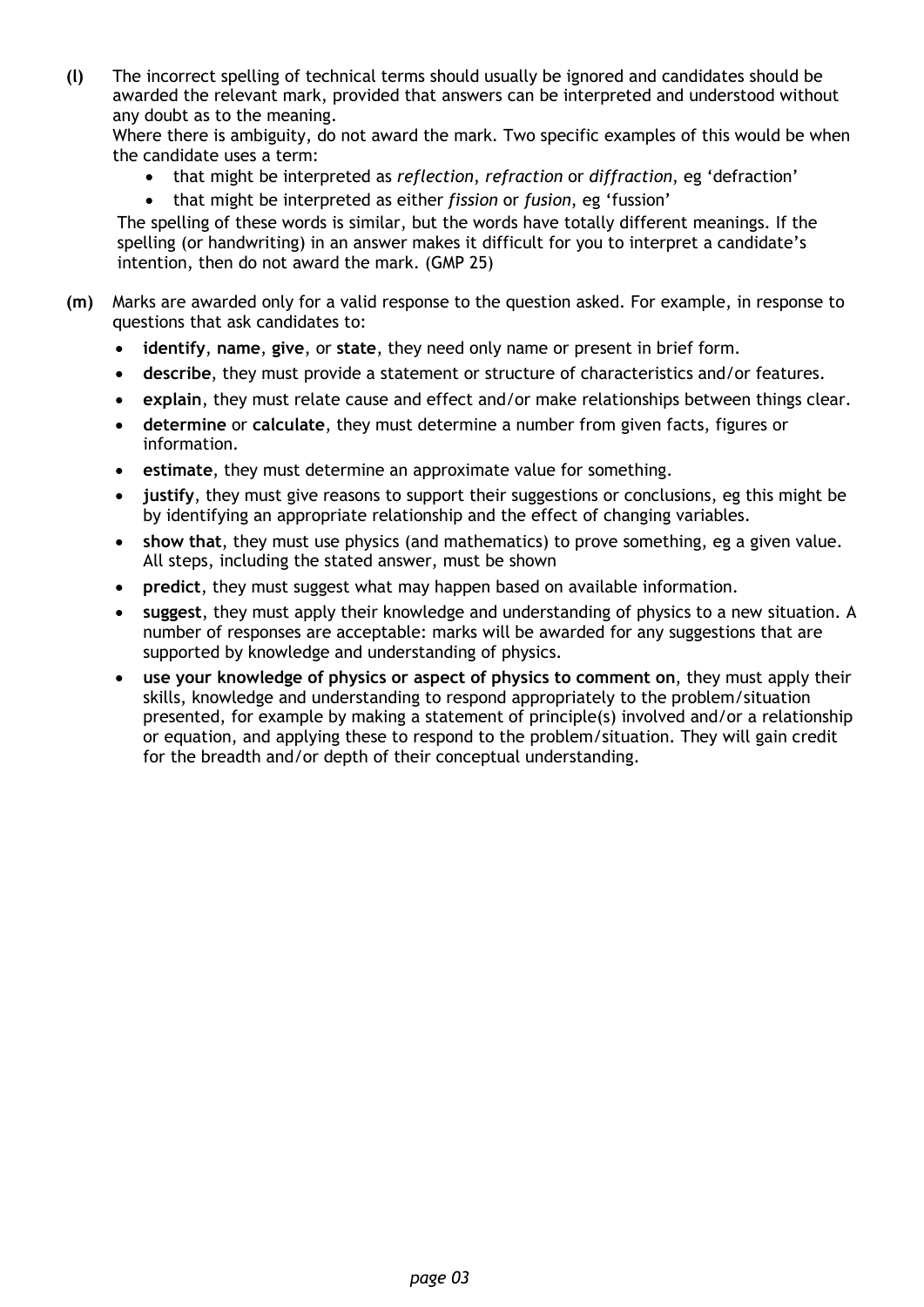#### **Common issues with candidate responses**

When marking National 5 Physics, there are some common issues which arise when considering candidates' answers.

There is often a range of acceptable responses which would sensibly answer a particular question. However, it is often difficult to anticipate all correct or partially correct responses to questions.

The detailed marking instructions contain ideal answers, and examples of other acceptable answers which offer guidance for interpreting candidates' responses. They may also contain advice on answers which are **not** acceptable, or only attract partial marks.

#### **Units**

Do not penalise use of upper/lower case when the abbreviated version is given, as long as it can be clearly identified, eg DB, sV, hZ, bq.

However, take care to ensure the unit has the correct prefix, eg for an answer  $t = 0.005$  seconds,  $t = 5$  ms is acceptable but  $t = 5$  Ms is not.

Where a candidate makes multiple unit errors or conversion errors/omissions in any part of a question, penalise once only. For example, when calculating speed from distance and time, and the answer is required to be in m  $s^{-1}$ . (GMP 14)

If  $d = 4$  km and  $t = 2$  minutes

$$
v = \frac{d}{t}
$$
 (1)  

$$
v = \frac{400}{2}
$$
 (1)  

$$
v = 200
$$
 (0)

Although the candidate has made three unit errors, (not correctly converted distance or time and has omitted the final unit), do not award the final mark only.

Some common units often attract incorrect abbreviations in answers to numerical questions. When the abbreviation can be confused with a different unit then the final mark cannot be awarded, eg sec or secs as an abbreviation for seconds is **not** acceptable.

| <b>Common units and abbreviations</b>                                                                 |                                    |  |  |  |  |
|-------------------------------------------------------------------------------------------------------|------------------------------------|--|--|--|--|
| Acceptable unit and abbreviation                                                                      | unacceptable version               |  |  |  |  |
| second, s                                                                                             | sec, secs                          |  |  |  |  |
| hours, h                                                                                              | hr, hrs                            |  |  |  |  |
| ampere, amp, amps, A, a                                                                               |                                    |  |  |  |  |
| metres per second, $m/s$ , m s <sup>-1</sup>                                                          | mps, $m/s^{-1}$                    |  |  |  |  |
| metres per second per second, $m/s2$ , m s <sup>-2</sup>                                              | $m/s/s$ , mpsps, m/s <sup>-2</sup> |  |  |  |  |
| joules per kilogram per degree celsius,<br>J kg <sup>-1 o</sup> C <sup>-1</sup> , J/kg <sup>o</sup> C | $J/kg$ /°C                         |  |  |  |  |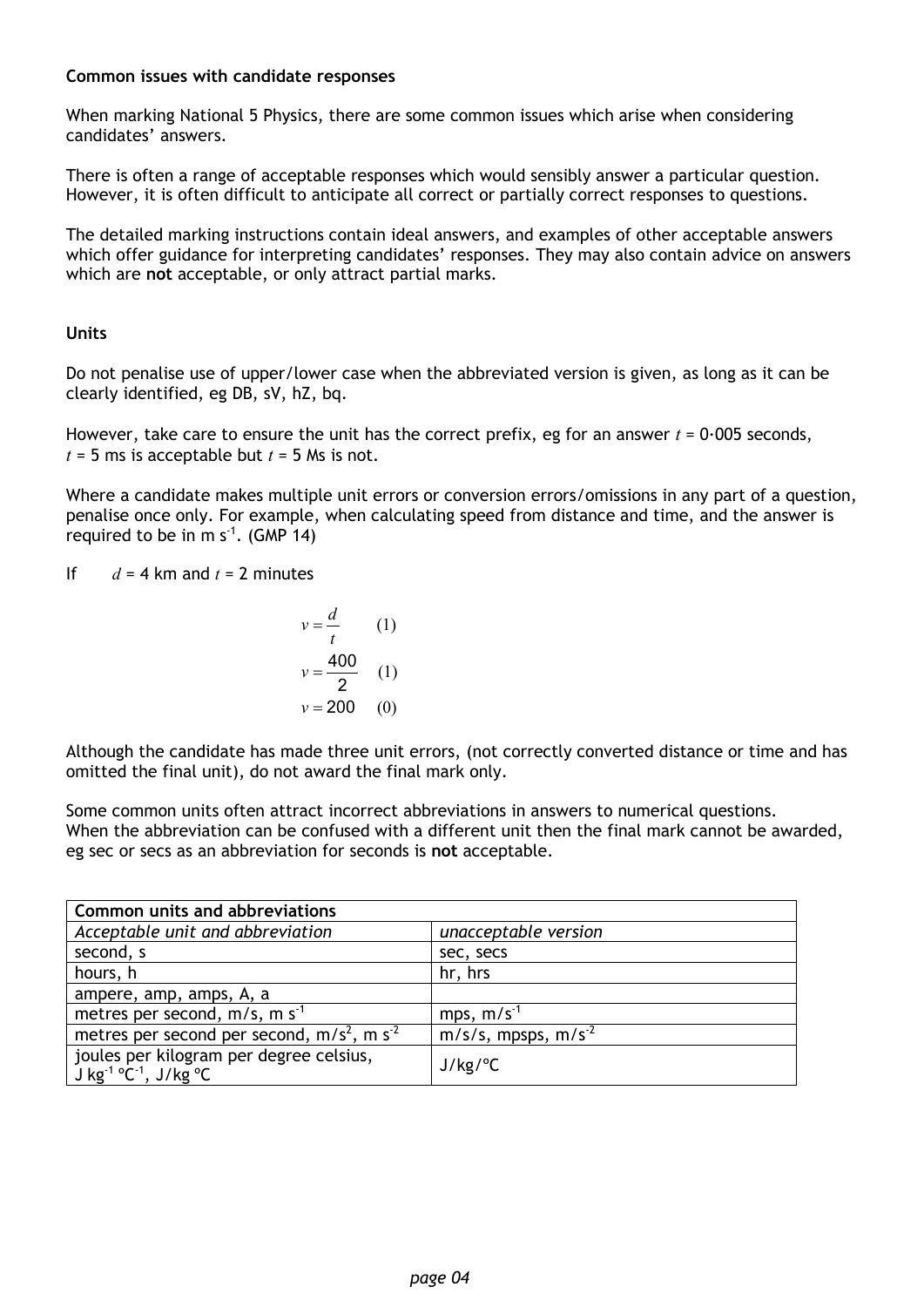#### **Standard form**

Where a candidate fails to express an answer in standard form correctly, treat it as an arithmetic error and do not award the final mark. For example:

For an answer  $t$  = 400 000 s, then  $t$  =  $4 \times 10^5$  s would be correct but  $t$  =  $4^5$  s would be treated as an arithmetic error. (GMP 13)

#### **Incorrect answer carried forward (GMP 17)**

Do not apply a further penalty where a candidate carries forward an incorrect answer to part of a question, and uses that incorrect answer correctly:

- within that part of the question, eg from  $(a)(i)$  to  $(a)(ii)$
- or to the next part of the question, eg from (a) to (b).

Similarly, if a candidate has selected the wrong value in a question which requires a data value, then award full marks in the subsequent answer for a correct response that uses **either** the candidate's wrong value **or** the correct data value. For example:

- **(a)** State the speed of microwaves in air. Candidate's answer: 240 m s<sup>-1</sup>. This answer would attract zero marks.
- **(b)** Calculate the distance travelled by these microwaves in 0·34 seconds. The candidate may use **either** the value given in part (a) **or** the correct value for the speed, and could gain full marks if correctly completed.

Where an incorrect answer may be carried forward, this is indicated in the additional guidance column of the detailed marking instructions by the comment 'or consistent with part...'.

#### **Standard three marker**

The examples below set out how to apportion marks to answers requiring calculations. These are the 'standard three marker' type of questions.

Award full marks for a correct answer to a numerical question, even if the steps are not shown explicitly, **unless** it specifically requires evidence of working to be shown.

For some questions requiring numerical calculations, there may be alternative methods (eg alternative relationships) which would lead to a correct answer.

Sometimes, a question requires a calculation which does not fit into the 'standard three marker' type of response. In these cases, the detailed marking instructions will contain guidance for marking the question.

When marking partially correct answers, apportion individual marks as shown over the page.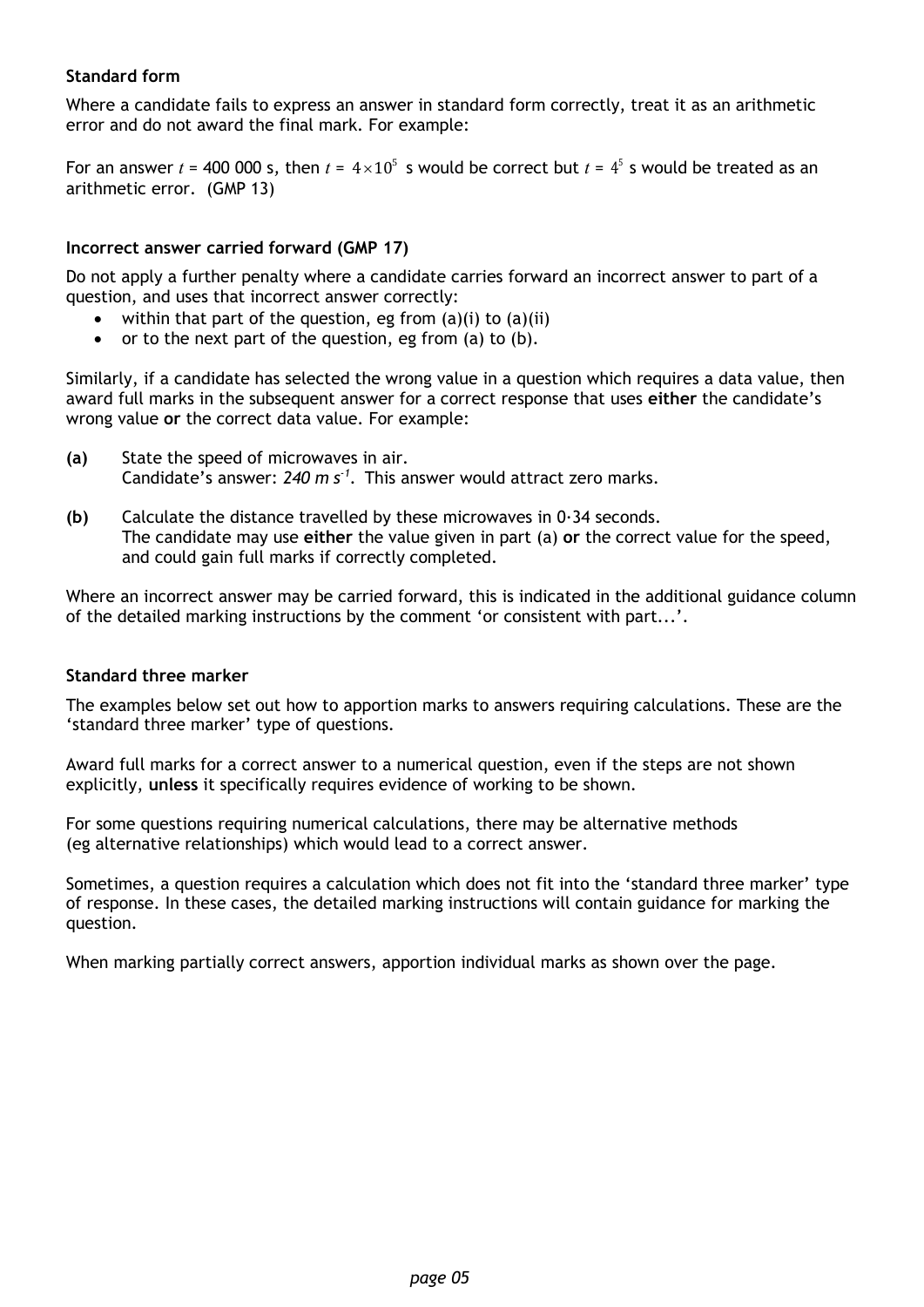#### **Example of a 'standard three marker' question**

The current in a resistor is 1·5 amperes when the potential difference across it is 7·5 volts. Calculate the resistance of the resistor. (3 marks)

|     | <b>Candidate answer</b>                                          | <b>Mark and comment</b>                                                |
|-----|------------------------------------------------------------------|------------------------------------------------------------------------|
| 1.  | $V = IR$<br>$7.5 = 1.5 \times R$<br>$R = 5.0 \Omega$             | 1 mark: relationship<br>1 mark: substitution<br>1 mark: correct answer |
| 2.  | $5.0\Omega$                                                      | 3 marks: correct answer                                                |
| 3.  | 5.0                                                              | 2 marks: unit missing                                                  |
| 4.  | $4.0\,\Omega$                                                    | 0 marks: no evidence, wrong answer                                     |
|     | 5. $\Omega$                                                      | 0 marks: no working or final answer                                    |
|     | 6. $R=\frac{V}{I}=\frac{7.5}{1.5}=4.0 \Omega$                    | 2 marks: arithmetic error                                              |
|     | 7. $R = \frac{V}{I} = 4.0 \Omega$                                | 1 mark: relationship only                                              |
|     | 8. $R = \frac{V}{I} = \Omega$                                    | 1 mark: relationship only                                              |
|     | 9. $R=\frac{V}{I}=\frac{7.5}{1.5}=\Omega$                        | 2 marks: relationship and substitution, no final answer                |
|     | 10. $R=\frac{V}{I}=\frac{7\cdot 5}{1\cdot 5}=4\cdot 0$           | 2 marks: relationship and substitution, wrong answer                   |
|     | 11. $R=\frac{V}{I}=\frac{1\cdot5}{7\cdot5}=5\cdot0$ $\Omega$     | 1 mark: relationship but wrong substitution                            |
|     | 12. $R=\frac{V}{I}=\frac{75}{1.5}=5.0 \Omega$                    | 1 mark: relationship but wrong substitution                            |
| 13. | $R = \frac{I}{V} = \frac{7.5}{1.5} = 5.0 \Omega$                 | 0 marks: wrong relationship                                            |
| 14. | $V = IR$<br>$7.5=1.5\times R$<br>$R = 0.2 \Omega$                | 2 marks: relationship and substitution, arithmetic error               |
| 15. | $V = IR$<br>$R=\frac{I}{V}=\frac{1\cdot 5}{7\cdot 5}=0.2 \Omega$ | 1 mark: relationship only, wrong rearrangement of symbols              |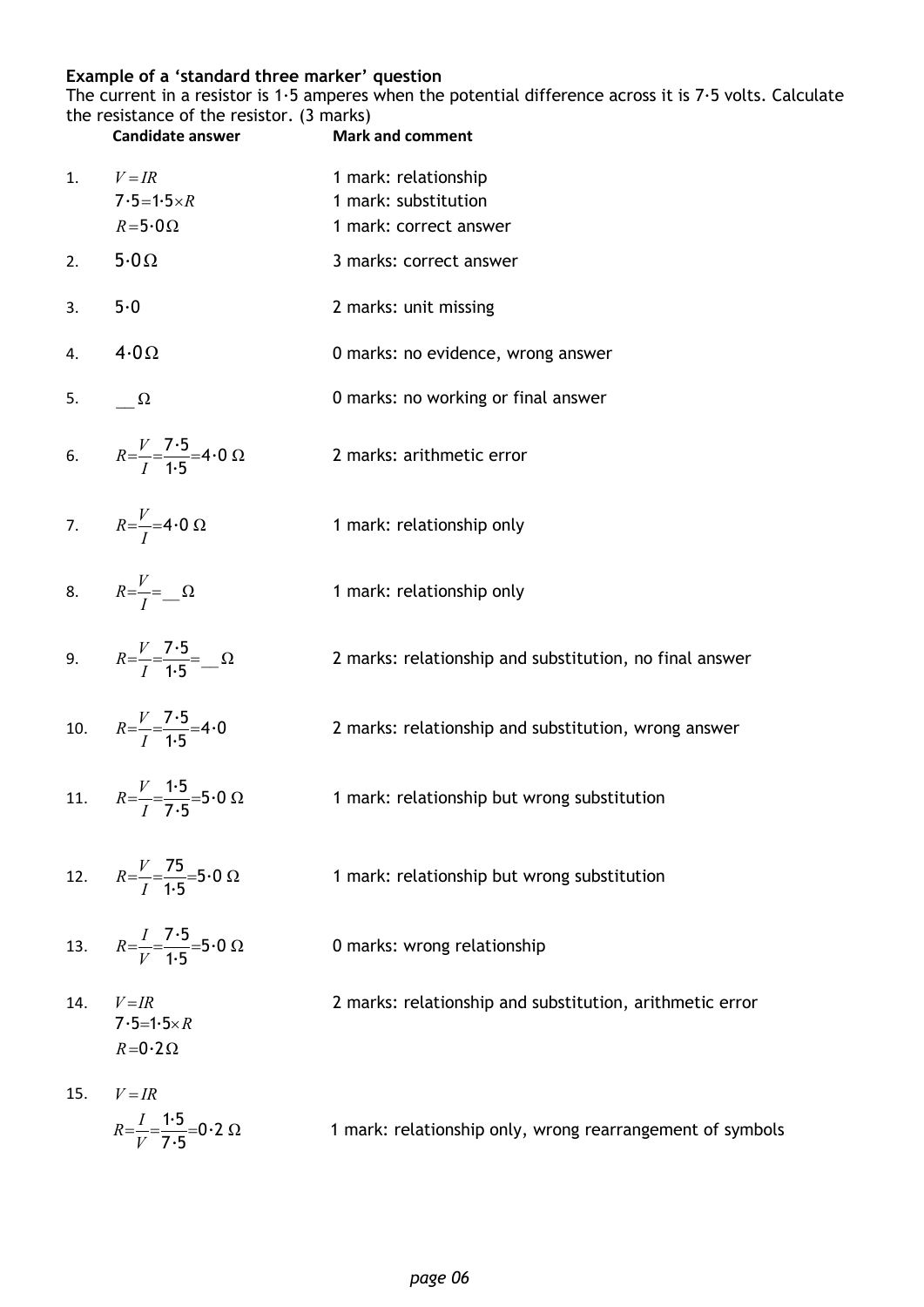### **Marking Instructions for each question**

### **Section 1**

| Question | Answer                    | Mark        |
|----------|---------------------------|-------------|
| 1.       | A                         | 1           |
| 2.       | B                         | 1           |
| 3.       | E                         | 1           |
| 4.       | $\mathsf C$               | 1           |
| 5.       | $\mathsf C$               | 1           |
| 6.       | B                         | 1           |
| 7.       | $\mathsf C$               | 1           |
| 8.       | $\mathsf C$               | 1           |
| 9.       | D                         | 1           |
| 10.      | E                         | 1           |
| 11.      | A                         | 1           |
| 12.      | D                         | 1           |
| 13.      | В                         | 1           |
| 14.      | B                         | 1           |
| 15.      | E                         | 1           |
| 16.      | D                         | 1           |
| 17.      | B                         | 1           |
| 18.      | $\mathsf C$               | 1           |
| 19.      | D                         | 1           |
| 20.      | $\boldsymbol{\mathsf{A}}$ | 1           |
| 21.      | B                         | 1           |
| 22.      | A                         | $\mathbf 1$ |
| 23.      | E                         | 1           |
| 24.      | D                         | 1           |
| 25.      | B                         | $\mathbf 1$ |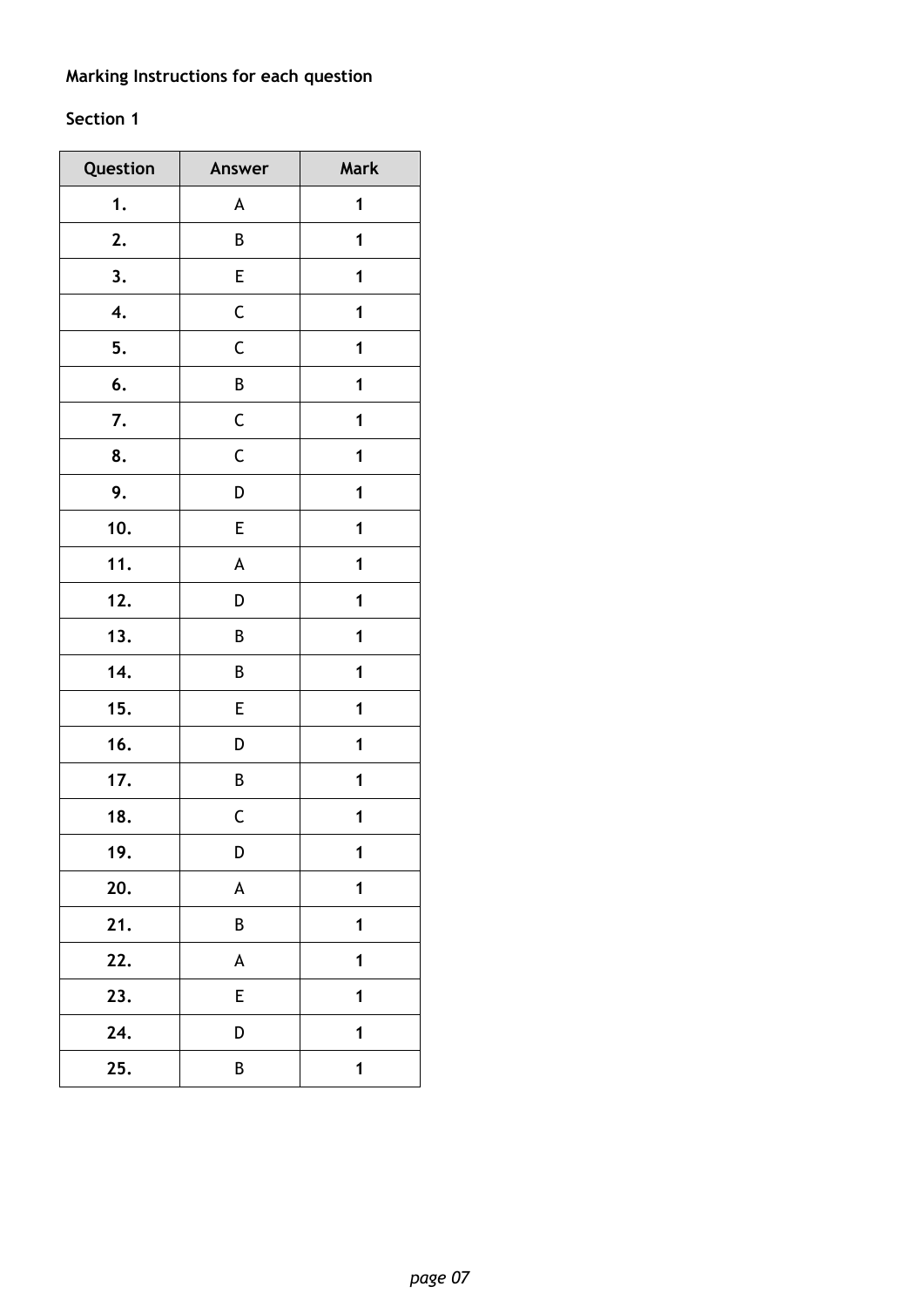### **Section 2**

| Question |     |     | <b>Expected response</b>                                                                                                                                                                                                                       | <b>Max</b><br>mark | <b>Additional guidance</b>                                                                                                                                                                                                                                                                                                                                                                                                                                                                                                                              |
|----------|-----|-----|------------------------------------------------------------------------------------------------------------------------------------------------------------------------------------------------------------------------------------------------|--------------------|---------------------------------------------------------------------------------------------------------------------------------------------------------------------------------------------------------------------------------------------------------------------------------------------------------------------------------------------------------------------------------------------------------------------------------------------------------------------------------------------------------------------------------------------------------|
| 1        | (a) | (i) | Using Pythagoras:<br>Resultant <sup>2</sup> =12 $\cdot$ 0 <sup>2</sup> +5 $\cdot$ 0 <sup>2</sup><br>(1)<br>Resultant=13 $m$<br>(1)<br>Using scale diagram:<br>16.0 m<br>11·0m<br>6.0 m<br>4.0 <sub>m</sub><br>or<br>12.0 m<br>5.0 <sub>m</sub> | $\overline{2}$     | Ignore any direction stated in the<br>final answer in this part.<br>If clear arithmetic error shown in<br>16 - 4 = 12 or 11 - 6 = 5 then MAX (1)<br>mark for substitution consistent with<br>arithmetic error.<br>No requirement for arrows to be<br>shown on diagram to calculate the<br>magnitude of displacement.<br>Regardless of method, if a candidate<br>shows a vector diagram (or a<br>representation of a vector diagram<br>ie a triangle with no arrows) and the<br>vectors have been added<br>incorrectly, eg head-to-head then<br>MAX (1). |
|          |     |     | Vectors to scale<br>(1)<br>Resultant=13 $m$<br>(1)<br>(allow $\pm$ 0.5 m tolerance)                                                                                                                                                            |                    |                                                                                                                                                                                                                                                                                                                                                                                                                                                                                                                                                         |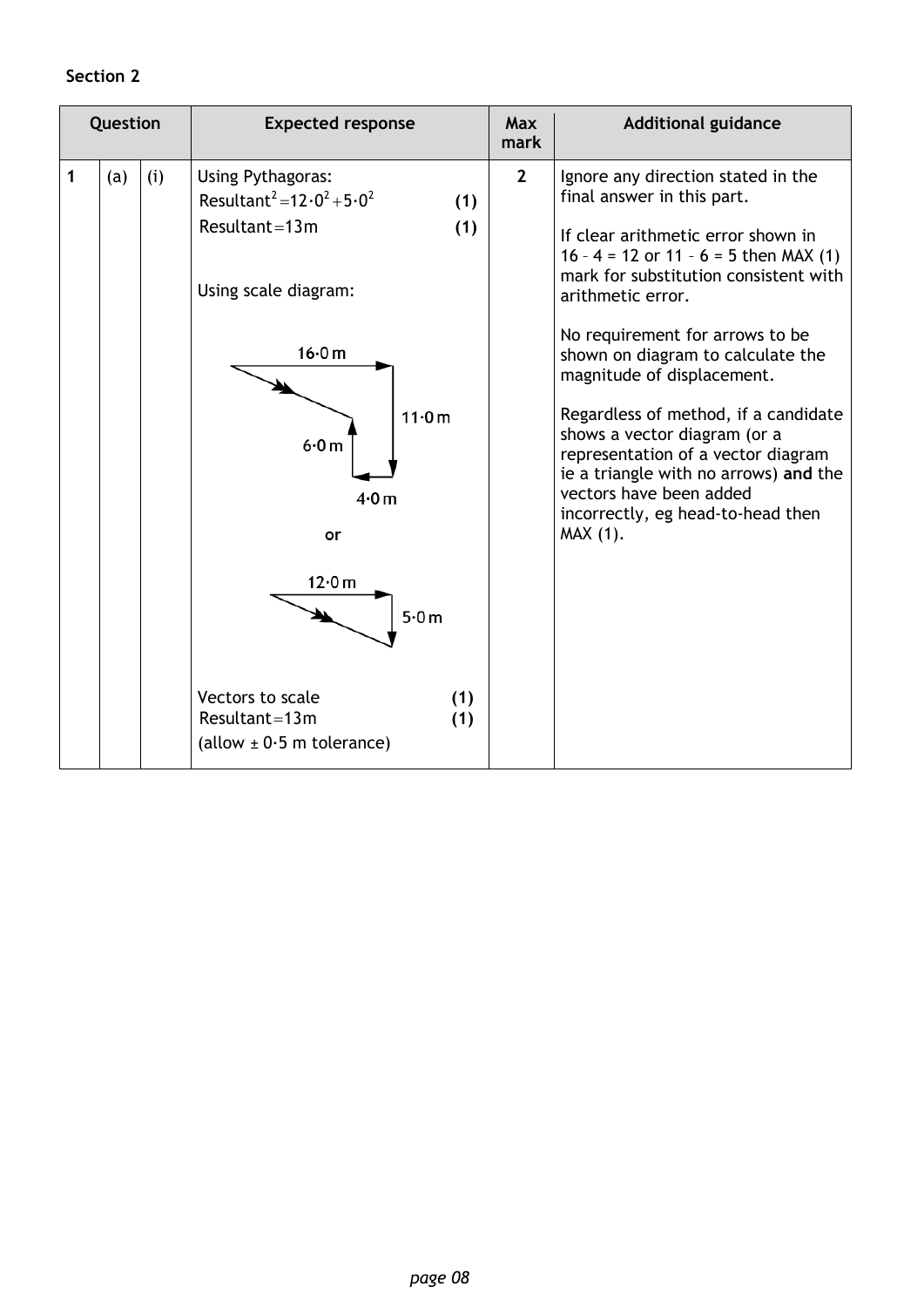| Question | <b>Expected response</b>                                                                                                                                                             | <b>Max</b><br>mark | <b>Additional guidance</b>                                                                                                                                                                                                                                                                                                                                                                                                                                                                                                                           |
|----------|--------------------------------------------------------------------------------------------------------------------------------------------------------------------------------------|--------------------|------------------------------------------------------------------------------------------------------------------------------------------------------------------------------------------------------------------------------------------------------------------------------------------------------------------------------------------------------------------------------------------------------------------------------------------------------------------------------------------------------------------------------------------------------|
| (ii)     | Using trigonometry:<br>$tan\theta = \frac{5 \cdot 0}{12 \cdot 0}$<br>(1)<br>$(\theta = 23^{\circ})$<br>direction=113<br>(1)                                                          | $\mathbf{2}$       | Or use of resultant value (and<br>appropriate trigonometry) consistent<br>with $(a)(i)$ .<br>Accept:<br>23° South of East<br>67° East of South                                                                                                                                                                                                                                                                                                                                                                                                       |
|          | Using scale diagram:<br>16.0 m<br>11.0m<br>6.0 m<br>4.0 <sub>m</sub><br>or<br>12·0 m<br>5.0m<br>Vectors to scale<br>(1)<br>Direction=113<br>(1)<br>(allow $\pm 2^{\circ}$ tolerance) |                    | Ignore the degree symbol if the<br>direction is stated as a bearing.<br>Can also do using other trig<br>functions, eg<br>$\sin \theta = \frac{5 \cdot 0}{13}$ or $\cos \theta = \frac{12 \cdot 0}{13}$<br>Regardless of method, if a candidate<br>shows a vector diagram (or a<br>representation of a vector diagram<br>ie a triangle with no arrows) and the<br>vectors have been added<br>incorrectly, eg head-to-head then<br>MAX (1).<br>Accept:<br>$20^\circ$ S of E<br>110<br>$22.6^\circ$ S of E<br>112.6<br>$22.62^{\circ}$ S of E<br>112.62 |
| (b)      | $s = \overline{v}t$<br>(1)<br>$13 = \overline{v} \times 32.5$<br>(1)<br>$\overline{v}$ =0.40 ms <sup>-1</sup> at (bearing) 113<br>(1)                                                | $\mathbf{3}$       | Or consistent with $(a)(i)$ and/or<br>(a)(ii)<br>Accept $d = vt$ provided it is followed<br>by a substitution of the value for<br>displacement.<br>Direction required for final mark.<br>Accept 1-4 sig figs:<br>$0.4 \text{ m s}^{-1}$<br>$0.400$ m s <sup>-1</sup><br>$0.4000$ m s <sup>-1</sup>                                                                                                                                                                                                                                                   |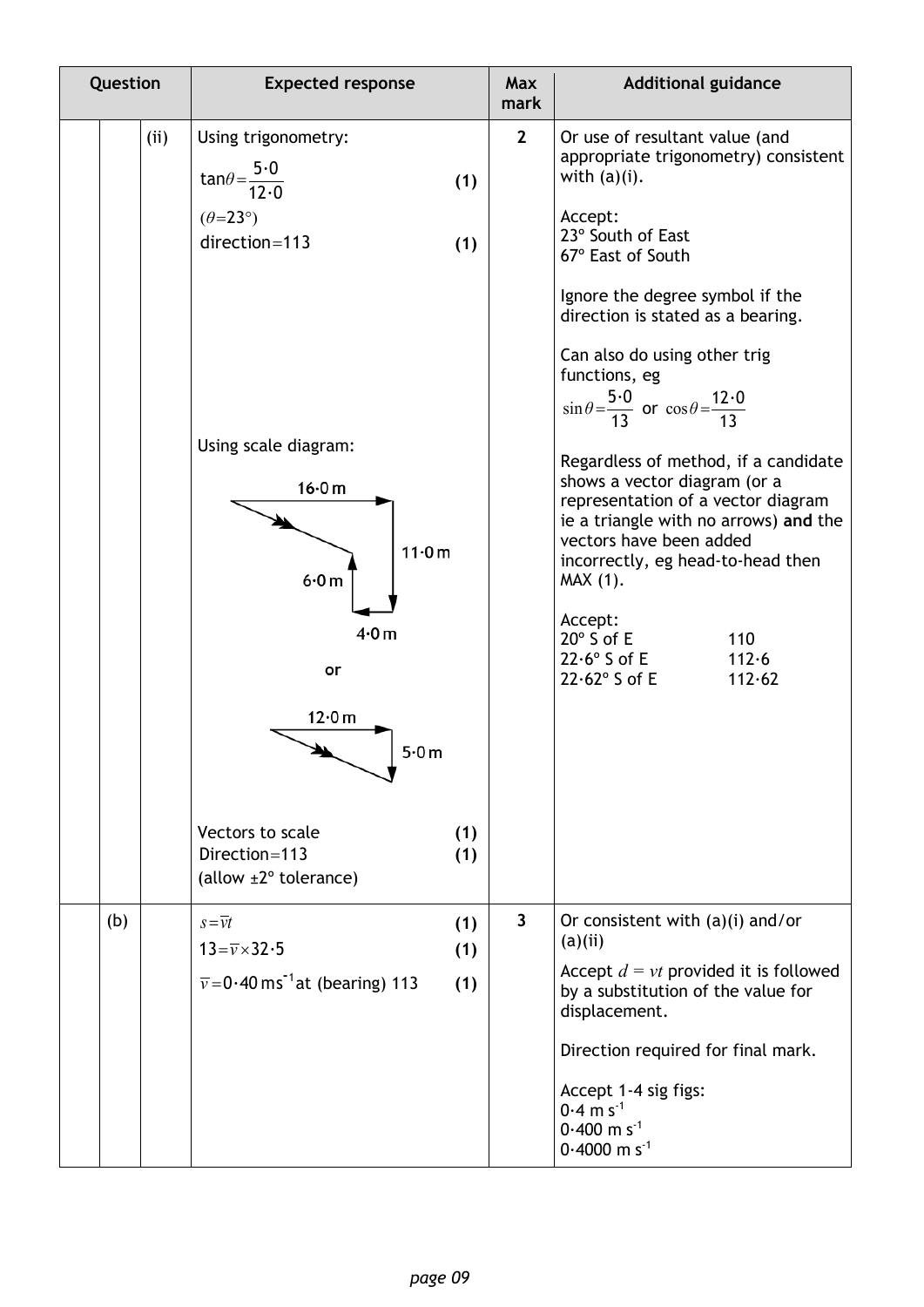| Question |  | <b>Expected response</b>                                                                                             |              | <b>Additional guidance</b>                                                                                                                                |
|----------|--|----------------------------------------------------------------------------------------------------------------------|--------------|-----------------------------------------------------------------------------------------------------------------------------------------------------------|
| (c)      |  | $d=\overline{v}t$<br>(1)<br>$37.0 = 1.25 \times t$<br>$(t = 29.6 s)$<br>difference in time= $(32.5-29.6)$<br>$=2.9s$ | $\mathbf{3}$ | Accept $s = \overline{vt}$ provided it is followed<br>by a substitution of the value for<br>distance.<br>Accept 1-4 sig figs:<br>3 s<br>2.90 s<br>2.900 s |
| (d)      |  | (The forces are) equal (in size) and<br>opposite (in direction).                                                     |              | Accept: '(the forces are) balanced'<br>Do not accept 'lift equals weight'<br>alone.                                                                       |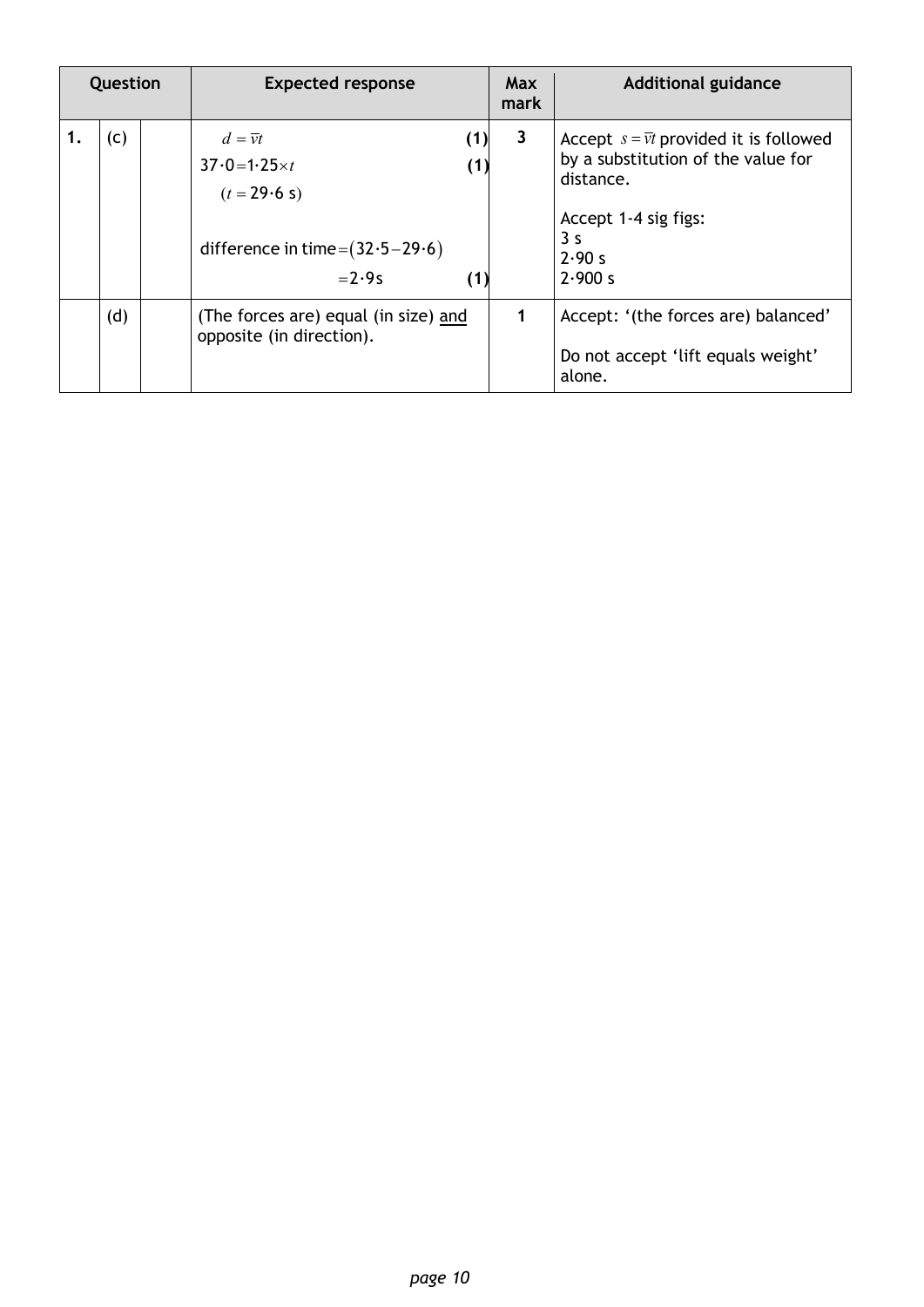| Question |     |              | <b>Expected response</b>                                                                      |              | <b>Additional guidance</b>                                                                                                                                                                                                                                                                                                                                                                                                                                                                                                                                                                 |
|----------|-----|--------------|-----------------------------------------------------------------------------------------------|--------------|--------------------------------------------------------------------------------------------------------------------------------------------------------------------------------------------------------------------------------------------------------------------------------------------------------------------------------------------------------------------------------------------------------------------------------------------------------------------------------------------------------------------------------------------------------------------------------------------|
| 2.       | (a) | (i)          | $a = \frac{v - u}{t}$<br>(1)<br>$a=\frac{20-0}{8}$<br>(1)<br>$a = 2.5$ ms <sup>-2</sup>       | $\mathbf{2}$ | ** SHOW THAT **<br>Must start with a correct relationship<br>or $(0)$ marks<br>Accept: $a=\frac{\Delta v}{t}$<br>Do not accept: $a=\frac{v}{t}$<br>Accept methods starting with:<br>$a = gradient$<br>or $a = \frac{\Delta y}{\Delta x}$<br>or $a = \frac{y_2 - y_1}{x_2 - y_1}$<br>$x_2 - x_1$<br>However substitutions for two points<br>on the line must be shown for the<br>second mark.<br>Accept consistent use of any other<br>values for $v$ , u and t in the first 9.6 s<br>of the graph.<br>Final answer of $2.5 \text{ ms}^{-2}$ , including<br>unit, must be shown or MAX (1). |
|          |     | (ii)         | $F = ma$<br>(1)<br>$925 = m \times 2.5$<br>(1)<br>$m = 370$ kg<br>(1)                         | $\mathbf{3}$ | Must use a value of $2.5 \text{ ms}^{-2}$ for<br>acceleration.<br>Accept 1-4 sig figs:<br>400 kg<br>370.0 kg                                                                                                                                                                                                                                                                                                                                                                                                                                                                               |
|          |     | (iii)<br>(A) | $(F=1200-925)$<br>$F = 275 N$                                                                 | $\mathbf{1}$ | Ignore any direction stated.<br>Unit must be stated.                                                                                                                                                                                                                                                                                                                                                                                                                                                                                                                                       |
|          |     | (B)          | streamlined (shape)<br>has wheels<br>aerodynamic                                              | $\mathbf{1}$ | Or any other suitable response.<br>Apply $+/-$ rule for surplus answers                                                                                                                                                                                                                                                                                                                                                                                                                                                                                                                    |
|          | (b) |              | $d =$ area under graph<br>(1)<br>$d=\frac{1}{2}\times8.0\times20$<br>(1)<br>$d = 80$ m<br>(1) | $\mathbf{3}$ | If incorrect substitution then MAX (1)<br>for (implied) relationship.<br>Accept $s=\overline{vt}$ or $d=\overline{vt}$ for<br>relationship mark.<br>Accept $s = vt$ or $d = vt$ , provided<br>substitution of average velocity/<br>speed is correct.<br>Accept 1-4 sig figs:<br>80.0 m<br>80.00 m                                                                                                                                                                                                                                                                                          |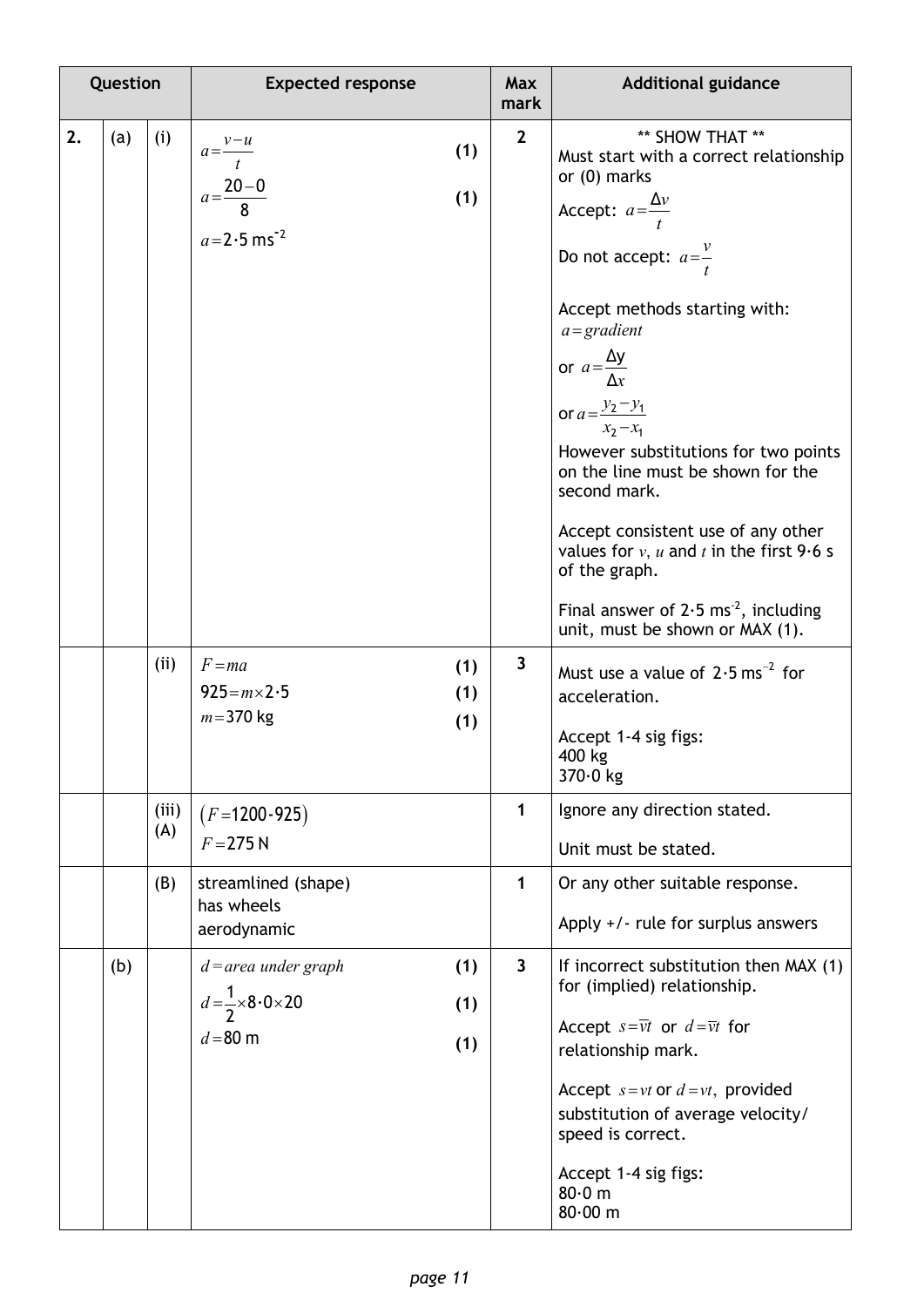| Question |  | <b>Expected response</b>                                                                                                                                                                                                                                                                                                                                                                                                                                                                                                                                                                                  | Max<br>mark             | <b>Additional guidance</b>                                                                                                 |
|----------|--|-----------------------------------------------------------------------------------------------------------------------------------------------------------------------------------------------------------------------------------------------------------------------------------------------------------------------------------------------------------------------------------------------------------------------------------------------------------------------------------------------------------------------------------------------------------------------------------------------------------|-------------------------|----------------------------------------------------------------------------------------------------------------------------|
| 3.       |  | Demonstrates no understanding<br>(0 marks)                                                                                                                                                                                                                                                                                                                                                                                                                                                                                                                                                                | $\overline{\mathbf{3}}$ | Open-ended question: a variety of<br>physics arguments can be used to<br>answer this question.                             |
|          |  | Demonstrates limited understanding<br>(1 mark)<br>Demonstrates reasonable<br>understanding<br>(2 marks)                                                                                                                                                                                                                                                                                                                                                                                                                                                                                                   |                         | Marks are awarded on the basis of<br>whether the answer overall<br>demonstrates "no", "limited",<br>"reasonable" or "good" |
|          |  | Demonstrates good understanding<br>(3 marks)                                                                                                                                                                                                                                                                                                                                                                                                                                                                                                                                                              |                         | understanding.                                                                                                             |
|          |  | This is an open-ended question.                                                                                                                                                                                                                                                                                                                                                                                                                                                                                                                                                                           |                         |                                                                                                                            |
|          |  | 1 mark: The student has<br>demonstrated a limited<br>understanding of the physics<br>involved. The student has made<br>some statement(s), which is/are<br>relevant to the situation, showing<br>that at least a little of the physics<br>within the problem is understood.                                                                                                                                                                                                                                                                                                                                |                         |                                                                                                                            |
|          |  | 2 marks: The student has<br>demonstrated a reasonable<br>understanding of the physics<br>involved. The student makes some<br>statement(s), which is/are relevant<br>to the situation, showing that the<br>problem is understood.                                                                                                                                                                                                                                                                                                                                                                          |                         |                                                                                                                            |
|          |  | 3 marks: The maximum available<br>mark would be awarded to a student<br>who has demonstrated a good<br>understanding of the physics<br>involved. The student shows a good<br>comprehension of the physics of the<br>situation and has provided a logically<br>correct answer to the question<br>posed. This type of response might<br>include a statement of the principles<br>involved, a relationship or an<br>equation, and the application of<br>these to respond to the problem.<br>This does not mean the answer has<br>to be what might be termed an<br>"excellent" answer or a "complete"<br>one. |                         |                                                                                                                            |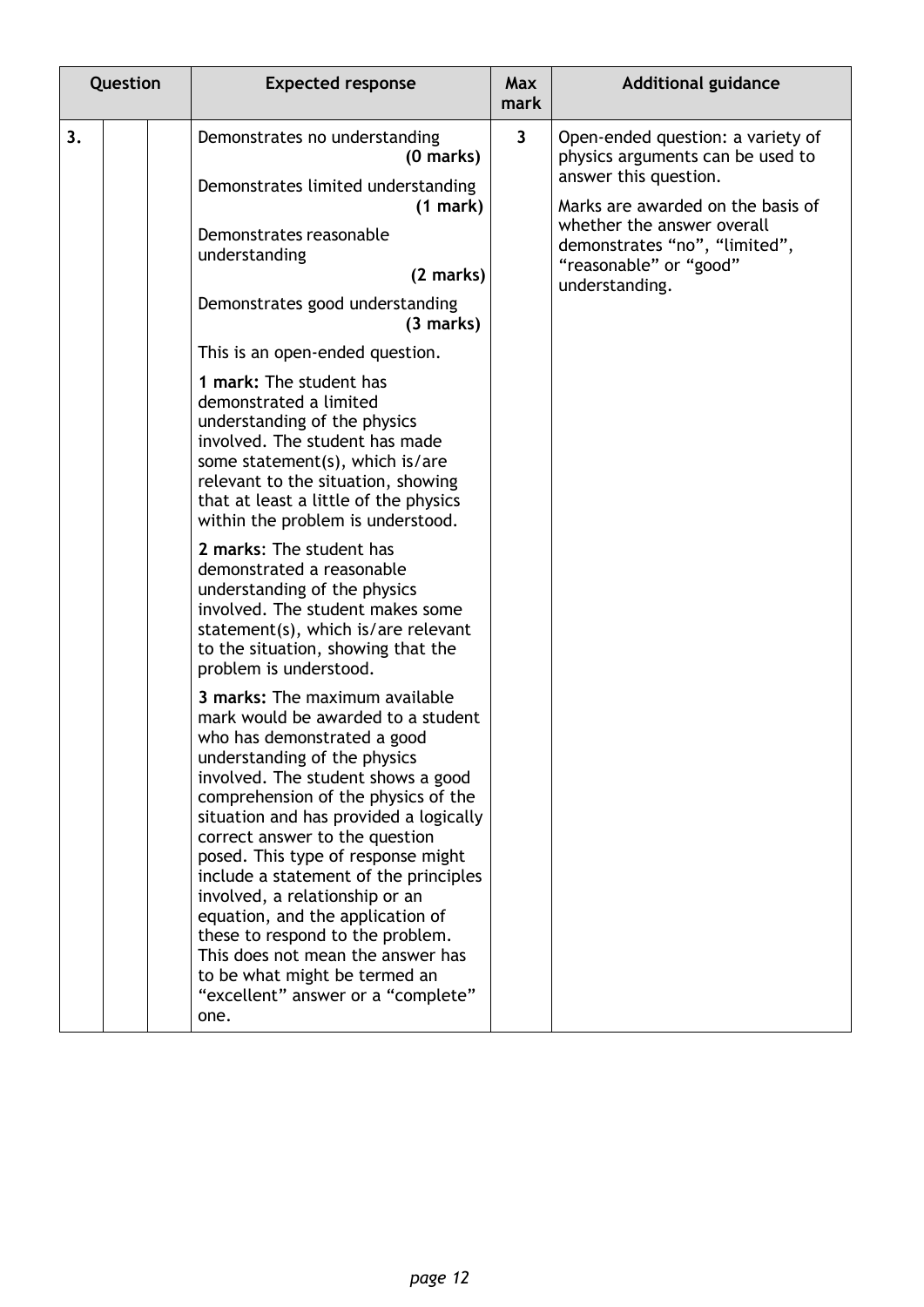|    | Question |            | <b>Expected response</b>                                                                                                                                                                                              |                         | <b>Additional guidance</b>                                                                                                                                                                                                                                                                                                                                                                                                                         |
|----|----------|------------|-----------------------------------------------------------------------------------------------------------------------------------------------------------------------------------------------------------------------|-------------------------|----------------------------------------------------------------------------------------------------------------------------------------------------------------------------------------------------------------------------------------------------------------------------------------------------------------------------------------------------------------------------------------------------------------------------------------------------|
| 4. | (a)      |            | Hydrogen, helium and mercury                                                                                                                                                                                          | $\mathbf{1}$            | Must have all three.                                                                                                                                                                                                                                                                                                                                                                                                                               |
|    | (b)      | (i)        | The distance light travels in one<br>year.                                                                                                                                                                            | 1                       |                                                                                                                                                                                                                                                                                                                                                                                                                                                    |
|    |          | (ii)       | $d = vt$<br>(1)<br>$d=3.0\times10^8\times$<br>(1)<br>$(60 \times 60 \times 24 \times 365.25 \times 97)$<br>$d = 9.2 \times 10^{17}$ (m)<br>(1)                                                                        | $\overline{\mathbf{3}}$ | Calculation can be carried out in<br>steps, but all steps must be done for<br>the substitution mark to be<br>awarded, eg calculation of distance<br>for one light-year, followed by<br>multiplying this by 97.<br>Unit in final answer not required,<br>but if stated, must be correct.<br>Accept 1-4 sig fig:<br>$9 \times 10^{17}$<br>$9.18 \times 10^{17}$<br>$9.183 \times 10^{17}$<br>Also accept, if using 365 days:<br>$9.177\times10^{17}$ |
|    | (c)      | (i)<br>(i) | No atmosphere to absorb light<br>full range of EM waves can be<br>observed<br>can be used in cloudy weather/<br>daytime<br>no light pollution<br>GPS<br>weather forecasting<br>communications<br>scientific discovery | $\mathbf{1}$<br>1       | Or other suitable response<br>Do not accept 'closer' but would not<br>negate a correct response.<br>Apply +/- rule for surplus answers<br>Or other suitable response<br>Do not accept responses relating to<br>space observation<br>Apply $+/-$ rule for surplus answers                                                                                                                                                                           |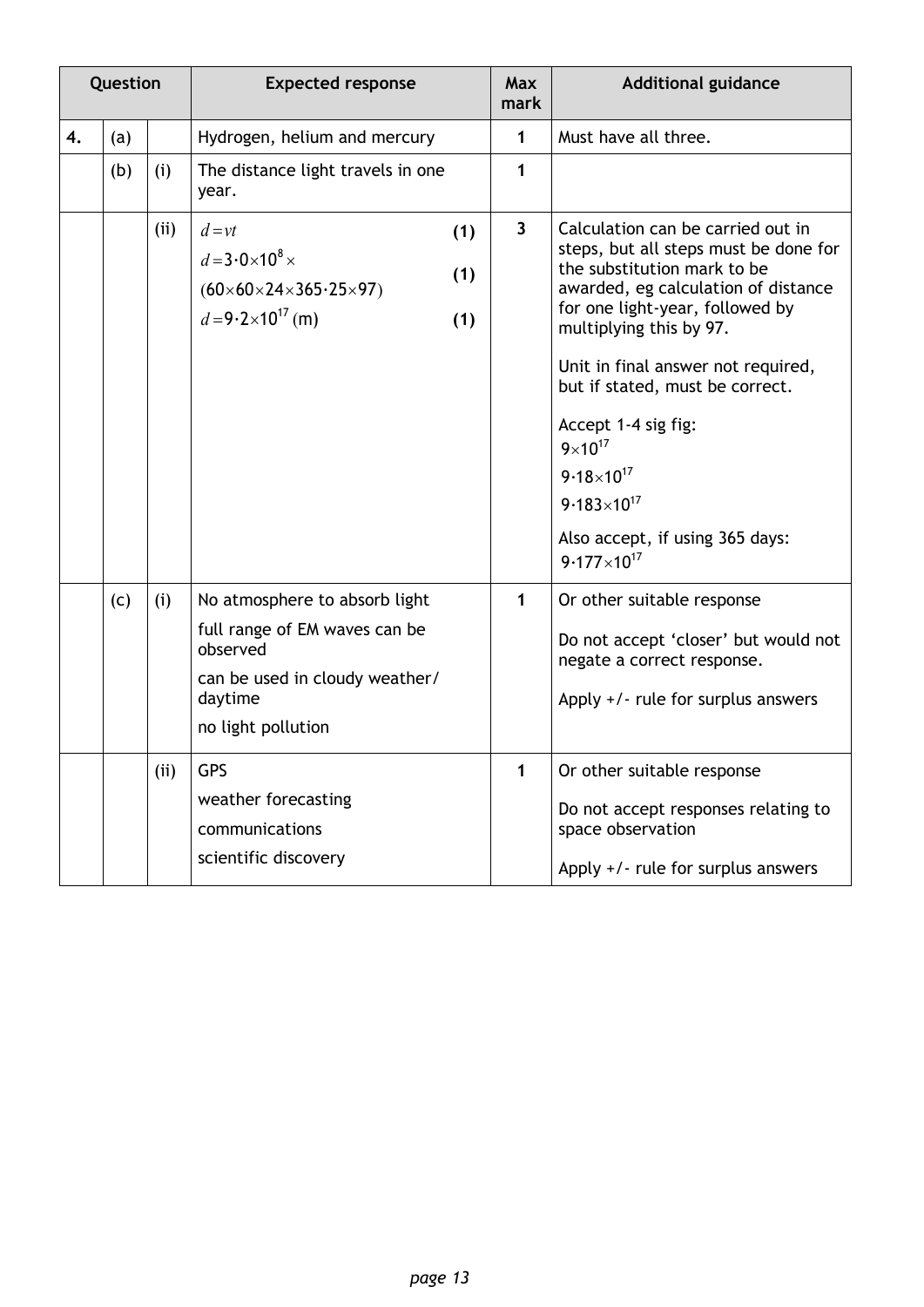|    | Question |       | <b>Expected response</b>                                                                                                                  | <b>Max</b><br>mark | <b>Additional guidance</b>                                                                                                                                                                                                                                         |
|----|----------|-------|-------------------------------------------------------------------------------------------------------------------------------------------|--------------------|--------------------------------------------------------------------------------------------------------------------------------------------------------------------------------------------------------------------------------------------------------------------|
| 5. | (a)      | (i)   | suitable scales, labels and units (1)<br>all points plotted accurately to<br>$±$ half a division<br>(1)<br>best fit curve<br>(1)          | $\overline{3}$     | A non-linear scale on either axis<br>prevents access to any marks (0).<br>Allow broken axes from origin (with<br>or without symbol)                                                                                                                                |
|    |          | (ii)  | (Resistance of wire) increases<br>(as the length of wire increases) (1)<br>Current decreases (as the length<br>of wire increases).<br>(1) | $\overline{2}$     | Effect must be correct, otherwise<br>$(0)$ marks.<br>Can be justified by suitable<br>calculations involving currents from<br>the table/graph.                                                                                                                      |
|    |          | (iii) | 0.55A                                                                                                                                     | 1                  | Must be consistent with candidate's<br>curve or line.<br>Unit required<br>If a candidate has not shown a curve<br>or line in $(a)(i)$ this mark cannot be<br>accessed.<br>If candidate has used a non-linear<br>scale in $(a)(i)$ this mark cannot be<br>accessed. |
|    |          | (iv)  | repeat (and average)                                                                                                                      | 1                  | Accept:<br>• increase the range of lengths<br>• increase the number of different<br>lengths<br>If candidates use the terms<br>'accurate' and/or 'precise' in their<br>response, they must be used<br>correctly otherwise (0).                                      |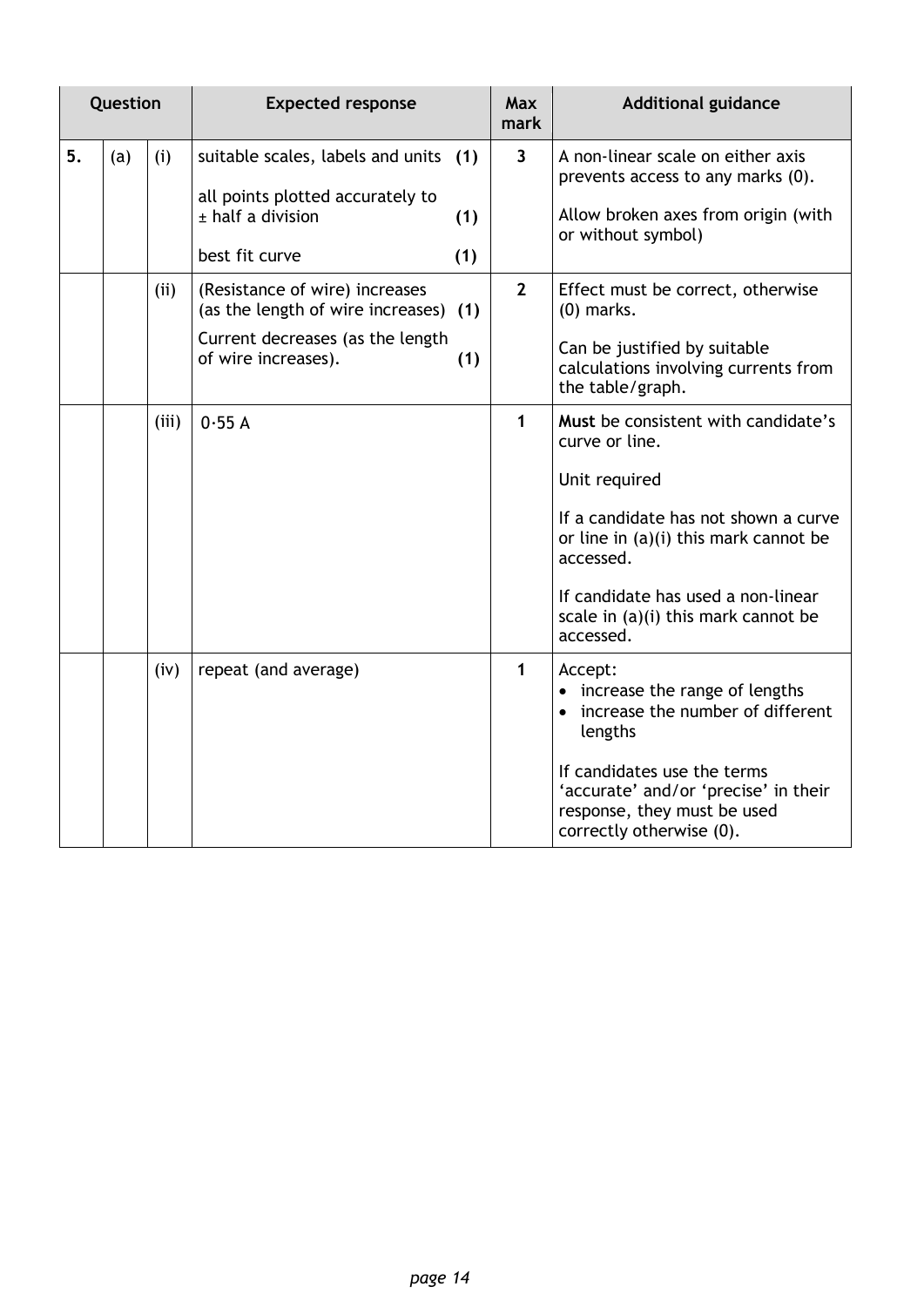|    | Question | <b>Expected response</b>                                                                                                                                                        | <b>Max</b><br>mark | <b>Additional guidance</b>                                                                                                                                                                                                                                                                                                                                                                                                                                                                                                                  |
|----|----------|---------------------------------------------------------------------------------------------------------------------------------------------------------------------------------|--------------------|---------------------------------------------------------------------------------------------------------------------------------------------------------------------------------------------------------------------------------------------------------------------------------------------------------------------------------------------------------------------------------------------------------------------------------------------------------------------------------------------------------------------------------------------|
| 5. | (b)      | (Resistance will be) less (than $5.2 \Omega$ )<br>(1)<br>(The wire now has) shorter length<br>(between X and Y)<br><b>OR</b><br>(Two wires are) connected in<br>parallel<br>(1) | $\overline{2}$     | First mark can only be awarded if a<br>justification is attempted.<br>Effect correct + justification correct<br>(2)<br>Effect correct + justification<br>incomplete (1)<br>Effect correct + justification<br>incorrect (wrong physics) (0)<br>Effect correct $+$ no justification<br>attempted (0)<br>Incorrect or no effect stated<br>regardless of justification (0)<br>If candidate tries to justify this by<br>calculation, then the substitution<br>must be correct $(R_1$ and $R_2$ are both<br>equal to 2.6 $\Omega$ ) or (0) marks. |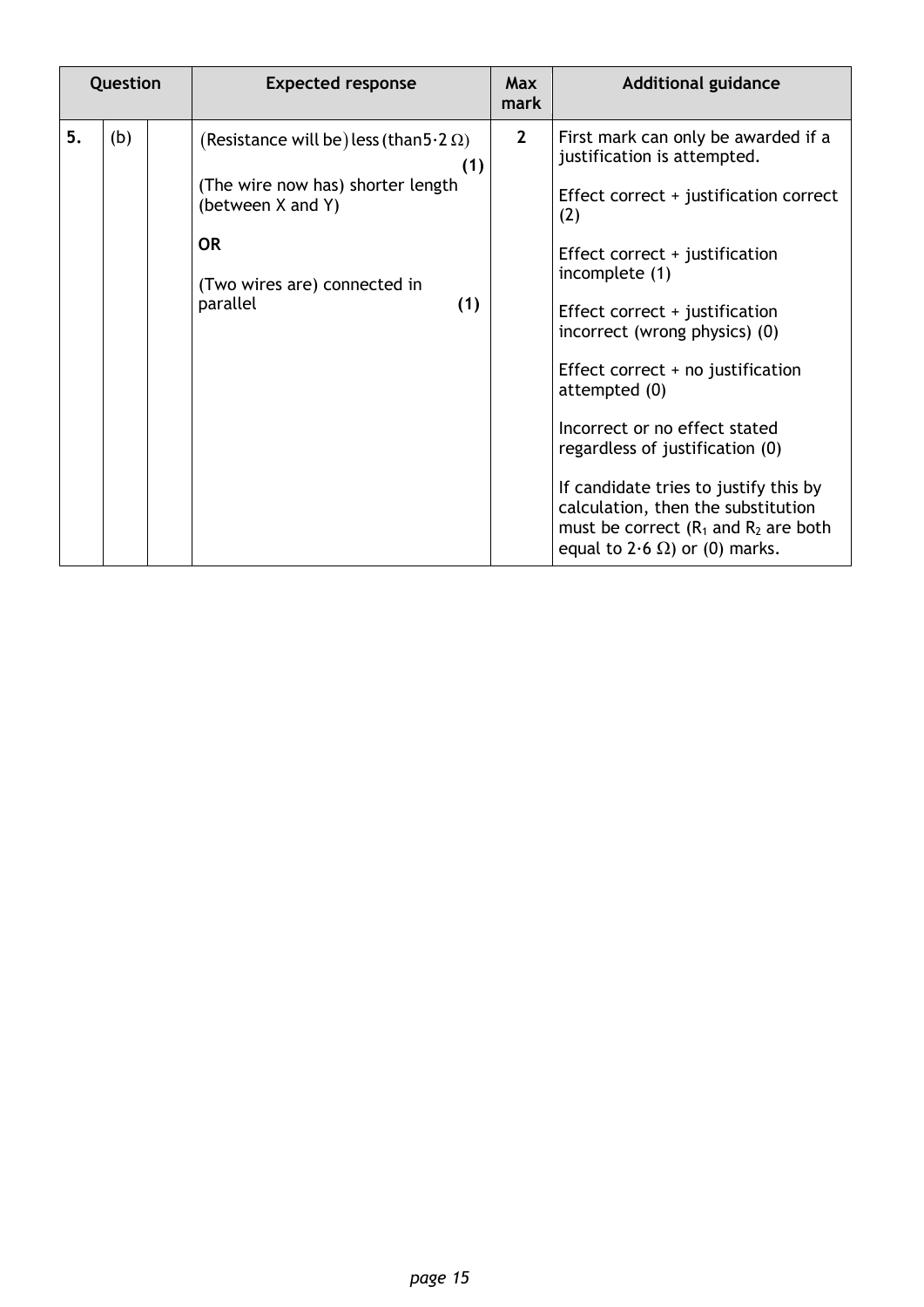| Question |     |      | <b>Expected response</b>                                                                           |                   | <b>Max</b><br>mark      | <b>Additional guidance</b>                                                                                                                      |
|----------|-----|------|----------------------------------------------------------------------------------------------------|-------------------|-------------------------|-------------------------------------------------------------------------------------------------------------------------------------------------|
| 6.       | (a) | (i)  | Total $R = 180 + 180 + 120$<br>$( = 480 \Omega)$                                                   | (1)               | $\overline{\mathbf{4}}$ | Calculation of resistance may be<br>implied by correct substitution.<br>If no attempt to calculate the<br>resistance, or incorrect substitution |
|          |     |      | $V = IR$<br>$12 = I \times 480$<br>$I=0.025$ A                                                     | (1)<br>(1)<br>(1) |                         | to calculate resistance, then MAX (1)<br>for relationship.<br>If clear arithmetic error is shown in<br>the calculation of total resistance      |
|          |     |      |                                                                                                    |                   |                         | then MAX (3).<br>Accept 1-4 sig figs:<br>0.03A<br>0.0250A<br>0.02500A                                                                           |
|          |     |      |                                                                                                    |                   |                         | For alternative methods:<br>(1) for all required relationships<br>(1) for all substitutions<br>(1) for final answer including unit              |
|          |     | (i)  | $P = I^2 R$                                                                                        | (1)               | $\overline{\mathbf{3}}$ | Or consistent with $(a)(i)$                                                                                                                     |
|          |     |      | $P = 0.025^2 \times 120$<br>$P = 0.075 W$                                                          | (1)<br>(1)        |                         | Accept 1-4 sig figs:<br>0.08 W<br>0.0750W<br>0.07500W                                                                                           |
|          |     |      |                                                                                                    |                   |                         | For alternative methods:<br>(1) for all required relationships<br>(1) for all substitutions<br>(1) for final answer including unit              |
|          | (b) | (i)  | $\frac{1}{R_T} = \frac{1}{R_1} + \frac{1}{R_2}$<br>$\frac{1}{R_T} = \frac{1}{720} + \frac{1}{720}$ | (1)<br>(1)        | $\overline{\mathbf{4}}$ | Do not accept wrong relationship eg<br>$\frac{1}{R_T} = \frac{1}{R_1} + \frac{1}{R_2} + R_3$<br><b>OR</b>                                       |
|          |     |      | $(R_T = 360 \Omega)$                                                                               |                   |                         | $R_T = \frac{1}{R_1} + \frac{1}{R_2}$<br>$(0)$ marks                                                                                            |
|          |     |      | $R_{total} = 360 + 120$<br>$R_{total} = 480 \Omega$                                                | (1)<br>(1)        |                         | If arithmetic error in parallel<br>resistance calculation, can still<br>access mark for adding the 120 $\Omega$<br>resistance, ie MAX (3).      |
|          |     |      |                                                                                                    |                   |                         | If a candidate attempts to calculate<br>all three in parallel (0) marks.                                                                        |
|          |     | (ii) | (Power will be) the same                                                                           | (1)               | $\mathbf{2}$            | or consistent with $(a)(ii)$ and $(b)(i)$                                                                                                       |
|          |     |      | Current (in the 120 $\Omega$ resistor)<br>will be the same                                         | (1)               |                         | For justification mark accept:<br>voltage across the 120 $\Omega$ resistor will<br>be the same.                                                 |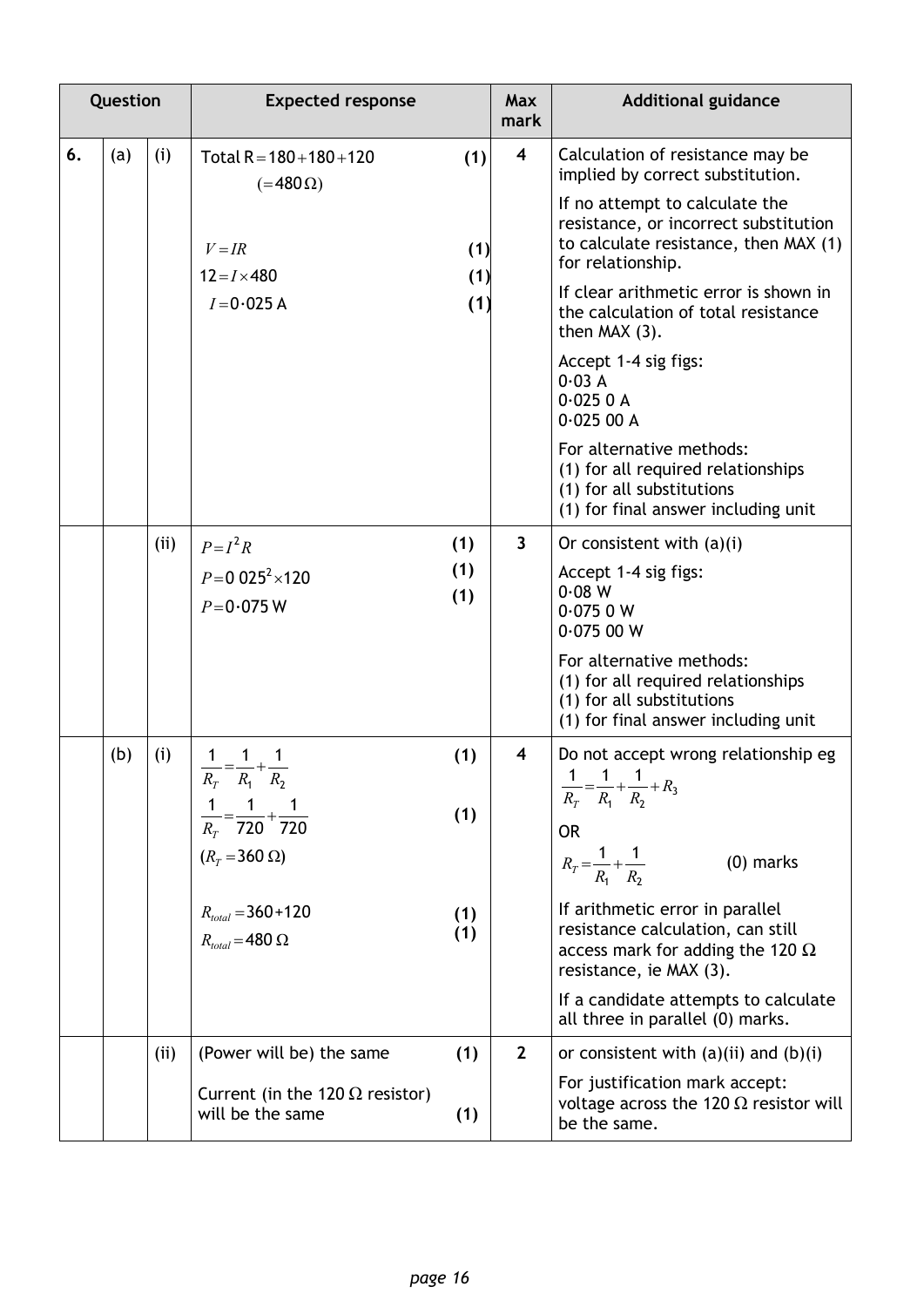| Question |     |       | <b>Expected response</b>                                                                                                                 | <b>Max</b><br>mark      | <b>Additional guidance</b>                                                                                                                                                                                                                                                                                                                                                                                                                |
|----------|-----|-------|------------------------------------------------------------------------------------------------------------------------------------------|-------------------------|-------------------------------------------------------------------------------------------------------------------------------------------------------------------------------------------------------------------------------------------------------------------------------------------------------------------------------------------------------------------------------------------------------------------------------------------|
| 7.       | (a) |       | (1)<br>$P=\frac{E}{t}$<br>(1)<br>$3500 = \frac{E}{26}$<br>$E = 91000$ J                                                                  | $\mathbf{2}$            | ** SHOW THAT **<br>Must start with a correct relationship<br>or $(0)$ marks<br>Final answer of 91 000 J or its<br>numerical equivalent, including unit,<br>must be shown, otherwise a<br>maximum of (1) can be awarded.                                                                                                                                                                                                                   |
|          | (b) | (i)   | (1)<br>$E_h = cm\Delta T$<br>(1)<br>$= 4180 \times 0.250 \times 80.0$<br>(1)<br>$= 83600$ J                                              | $\mathbf{3}$            | Accept 2-5 sig figs:<br>84 000 J                                                                                                                                                                                                                                                                                                                                                                                                          |
|          |     | (ii)  | $E_h$ = 91000 – 83 600<br>(1)<br>$(=7400$ J)<br>$E_h = ml$<br>(1)<br>$7400 = m \times 22.6 \times 10^5$<br>(1)<br>(1)<br>$m = 0.0033$ kg | $\overline{\mathbf{4}}$ | Or consistent with $(b)(i)$<br>Calculation of energy difference may<br>be implied by correct substitution.<br>If no attempt to calculate the energy<br>difference, or incorrect substitution<br>to calculate energy difference, then<br>MAX (1) for relationship.<br>If clear arithmetic error is shown in<br>calculation of energy difference<br>then $MAX(3)$ .<br>accept: 1-4 sig figs:<br>$0.003$ kg<br>$0.003$ 27 kg<br>0.003 274 kg |
|          |     | (iii) | Heat (energy) lost to the<br>surroundings.<br><b>OR</b><br>Some of the heat (energy) is used to<br>heat the dispenser.                   | $\mathbf{1}$            | Accept:<br>not all the heat (energy) is<br>transferred into the water.<br>Do not accept:<br>'heat loss' alone - it must be clear<br>where it is going.                                                                                                                                                                                                                                                                                    |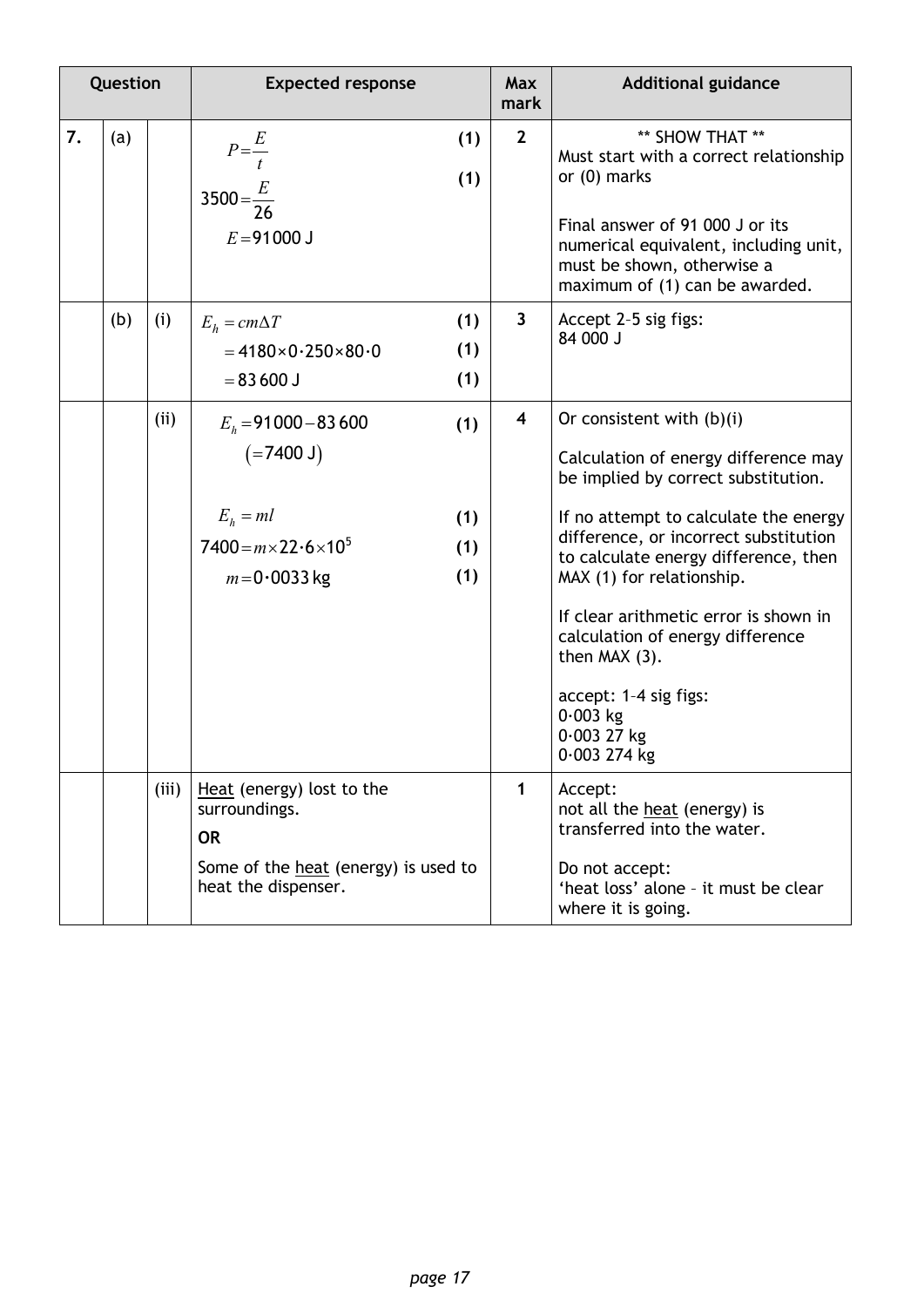| Question |     |  | <b>Expected response</b>                                                              |                   | <b>Max</b><br>mark      | <b>Additional guidance</b>                                                                                                                                                                                                                                                                                                                                                                                                            |  |  |
|----------|-----|--|---------------------------------------------------------------------------------------|-------------------|-------------------------|---------------------------------------------------------------------------------------------------------------------------------------------------------------------------------------------------------------------------------------------------------------------------------------------------------------------------------------------------------------------------------------------------------------------------------------|--|--|
| 8.       | (a) |  | thrust $(1)$<br>weight/force<br>of gravity (1)                                        |                   | $\mathbf{2}$            | Independent marks.<br>Name and direction required for<br>each mark.<br>Accept:<br>'force of water on air in bottle'<br>'force of water on rocket'<br>Do not accept:<br>'upward force' alone<br>'lift (force)'<br>'upthrust'<br>Accept:<br>'gravitational pull'<br>'pull of gravity'<br>Do not accept:<br>'gravity' alone<br>Apply +/- rule for surplus incorrect<br>forces acting on the bottle for each<br>of the independent marks. |  |  |
|          | (b) |  | $p = \frac{F}{A}$<br>$1.74 \times 10^5 = \frac{F}{4.50 \times 10^{-3}}$<br>$F = 783N$ | (1)<br>(1)<br>(1) | $\overline{\mathbf{3}}$ | Accept 2-5 sig figs:<br>780N<br>783.0 N<br>783.00 N                                                                                                                                                                                                                                                                                                                                                                                   |  |  |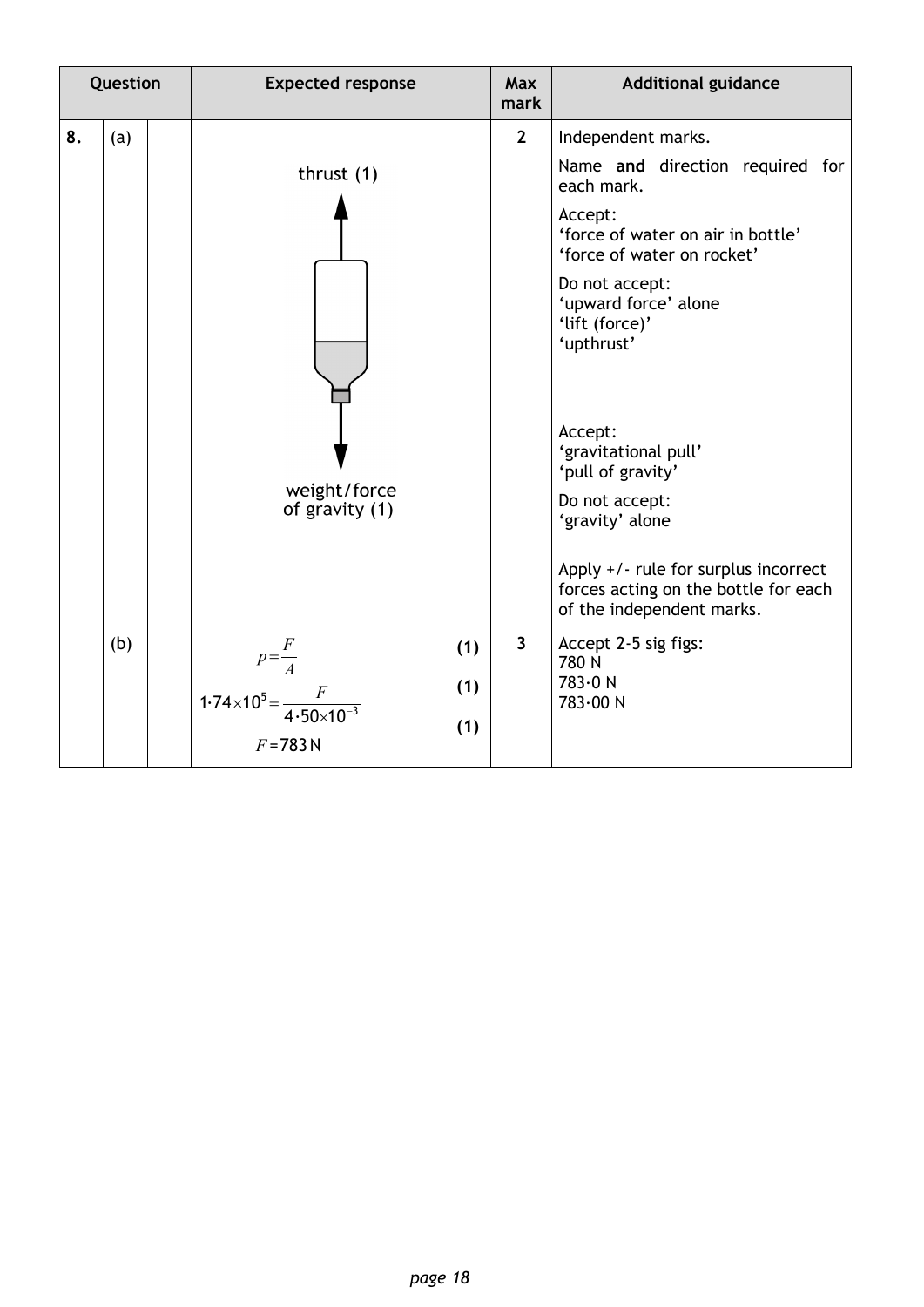|    | Question |      | <b>Expected response</b>                                                                                                                                                                                                               |                          | <b>Max</b><br>mark      | <b>Additional guidance</b>                                                                                                                                                                                                                                                                                                                                                                                                                                                                                         |
|----|----------|------|----------------------------------------------------------------------------------------------------------------------------------------------------------------------------------------------------------------------------------------|--------------------------|-------------------------|--------------------------------------------------------------------------------------------------------------------------------------------------------------------------------------------------------------------------------------------------------------------------------------------------------------------------------------------------------------------------------------------------------------------------------------------------------------------------------------------------------------------|
| 8. | (c)      | (i)  | New volume of $air =$<br>$7.5\times10^{-4}$ +1.2 $\times10^{-4}$<br>$(8.7\times10^{-4} \text{m}^3)$<br>$p_1V_1 = p_2V_2$<br>$1.74 \times 10^5 \times 7.5 \times 10^{-4} = p_2 \times 8.7 \times 10^{-4}$<br>$p_2 = 1.5 \times 10^5$ Pa | (1)<br>(1)<br>(1)<br>(1) | $\overline{\mathbf{4}}$ | Calculation of new volume of air<br>may be implied by correct<br>substitution.<br>If no attempt to calculate the new<br>volume, or incorrect substitution to<br>calculate new volume of air, then<br>MAX (1) for relationship.<br>If clear arithmetic error is shown in<br>calculation of new volume of air<br>then $MAX(3)$ .<br>Accept 1-4 sig figs:<br>$2 \times 10^5$ Pa<br>$1.50 \times 10^5$ Pa<br>$1.500 \times 10^5$ Pa<br>Accept<br>$\frac{p_1V_1}{T_1} = \frac{p_2V_2}{T_2}$ or $\frac{pV}{T}$ =constant |
|    |          | (ii) | (individual) particles collide with<br>container/walls less frequently<br>(than before)<br>(overall) force (on walls) is less<br>pressure decreases                                                                                    | (1)<br>(1)<br>(1)        | $\overline{\mathbf{3}}$ | Independent marks.<br>However, if the candidate indicates<br>that individual collisions have<br>less/more force or the particles<br>move slower/faster, then do not<br>award the first mark.<br>Accept 'atoms'/'molecules' in place<br>of 'particles'.                                                                                                                                                                                                                                                             |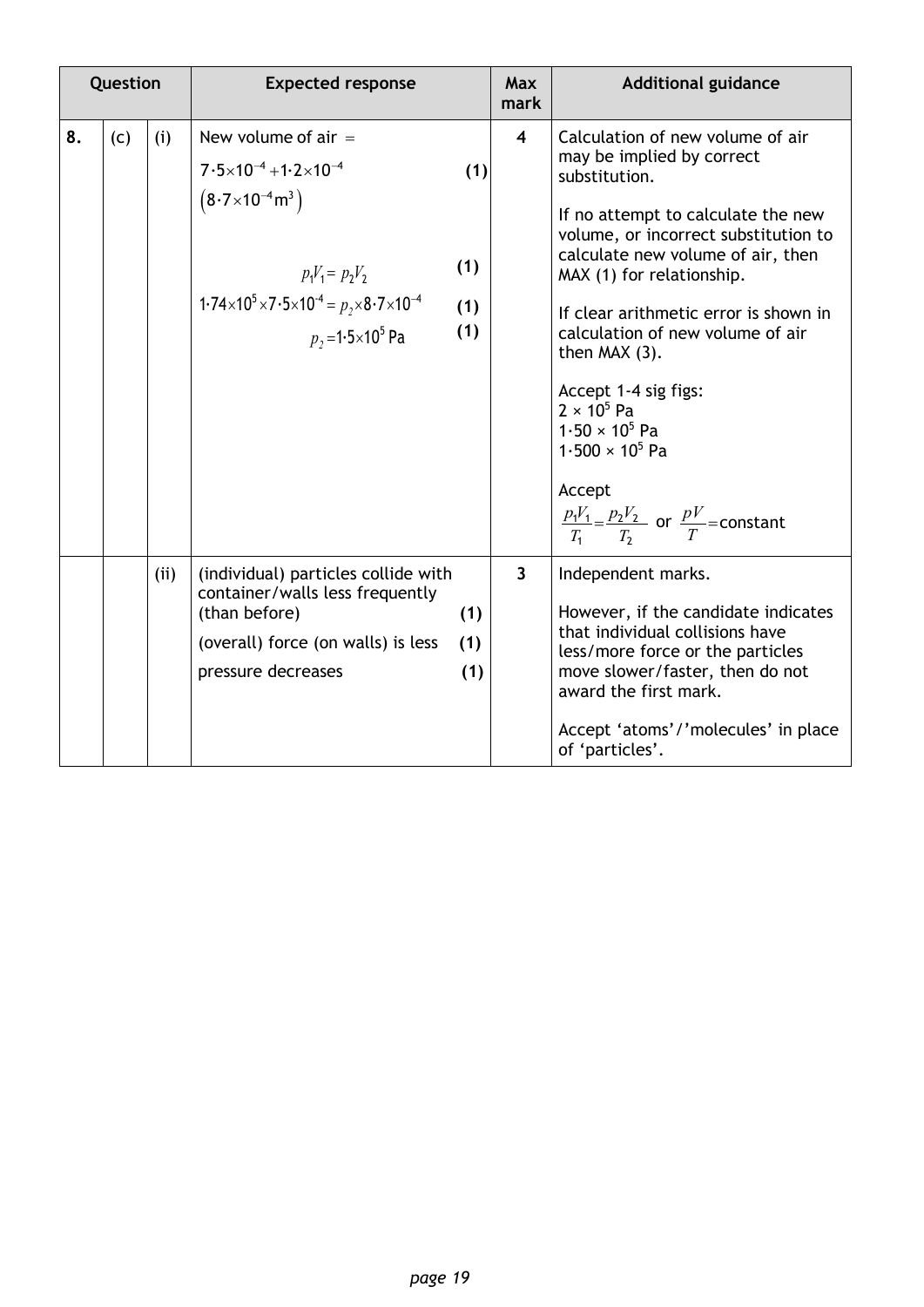| Question |     |      | <b>Expected response</b>                                                                                                              | <b>Max</b><br>mark | <b>Additional guidance</b>                                                                                                                                                                                                               |
|----------|-----|------|---------------------------------------------------------------------------------------------------------------------------------------|--------------------|------------------------------------------------------------------------------------------------------------------------------------------------------------------------------------------------------------------------------------------|
| 9.       | (a) |      | (1)<br>$v=f \lambda$<br>$3.0 \times 10^8 = 153 \times 10^6 \times \lambda$<br>(1)<br>$\lambda = 2.0$ m<br>(1)                         | $\mathbf{3}$       | Accept 1-4 sig figs:<br>2 <sub>m</sub><br>$1.96$ m<br>1.961 m                                                                                                                                                                            |
|          | (b) |      | The speed of light is (much) greater<br>than the speed of sound.<br>(1)<br>The sound takes more time to travel<br>(the 100 m).<br>(1) | $2^{\circ}$        | Do not accept 'different speeds'<br>alone for first mark.<br>Must make clear which arrives first<br>for the second mark.<br>Any statement that sound travels<br>faster than light (0) marks,<br>otherwise treat as independent<br>marks. |
|          | (c) | (i)  | $E_k = \frac{1}{2}mv^2$<br>(1)<br>$4.5 \times 10^5 = 0.5 \times 25000 \times v^2$<br>(1)<br>$v = 6.0$ ms <sup>-1</sup><br>(1)         | $\mathbf{3}$       | Accept 1-4 sig figs:<br>6 $ms^{-1}$<br>$6.00$ ms <sup>-1</sup><br>$6.000$ ms <sup>-1</sup>                                                                                                                                               |
|          |     | (ii) | energy is lost (as heat and sound)<br>due to friction/air resistance                                                                  | 1                  |                                                                                                                                                                                                                                          |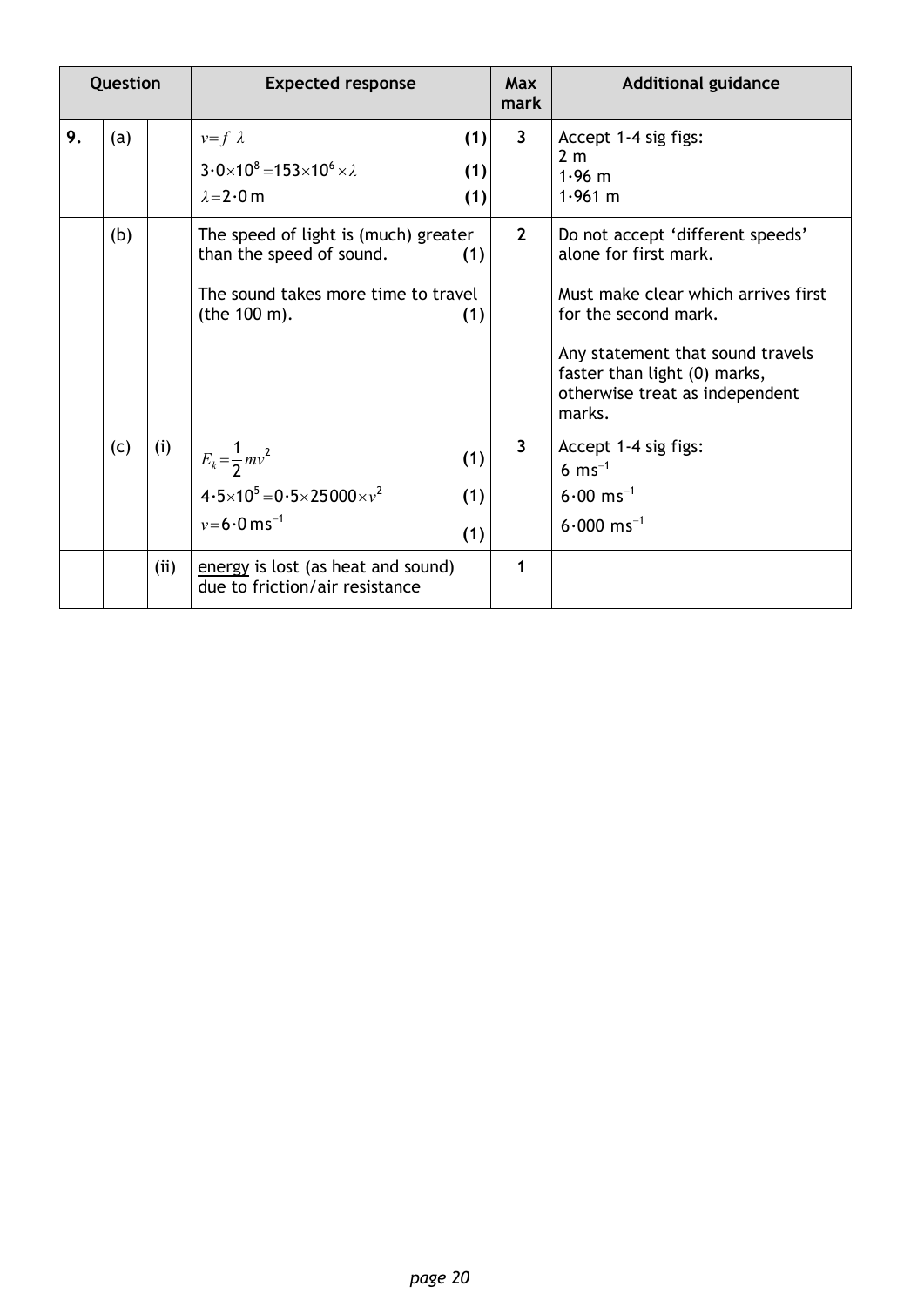| Question |     |            | <b>Expected response</b>                                                            | <b>Max</b><br>mark | <b>Additional guidance</b>                                                                   |  |
|----------|-----|------------|-------------------------------------------------------------------------------------|--------------------|----------------------------------------------------------------------------------------------|--|
| 10.      | (a) |            | electromagnetic<br>(spectrum/waves/radiation)                                       | 1                  | Accept:<br>EM (spectrum/waves/radiation)                                                     |  |
|          | (b) |            | (The frequency of infrared is)<br>less/lower (than the frequency of<br>gamma rays). | 1                  | Accept:<br>(The frequency of) gamma (rays) is<br>higher (than the frequency of<br>infrared). |  |
|          | (c) | (i)<br>(A) | (black-bulb) thermometer                                                            | 1                  |                                                                                              |  |
|          |     | (i)<br>(B) | radioactive waste                                                                   | 1                  |                                                                                              |  |
|          |     | (ii)       | Treating skin conditions/jaundice                                                   | 1                  | Any other sensible suggestion                                                                |  |
|          |     |            | Checking security markings on<br>banknotes                                          |                    | Apply $+/-$ rule for surplus answers                                                         |  |
|          |     |            | Produces vitamin D                                                                  |                    |                                                                                              |  |
|          |     |            | Disinfection of hospital instruments                                                |                    |                                                                                              |  |
|          |     |            | To 'cure' or harden composite<br>material for fillings or nail gel/polish           |                    |                                                                                              |  |
|          |     |            | Tanning/Sun-beds                                                                    |                    |                                                                                              |  |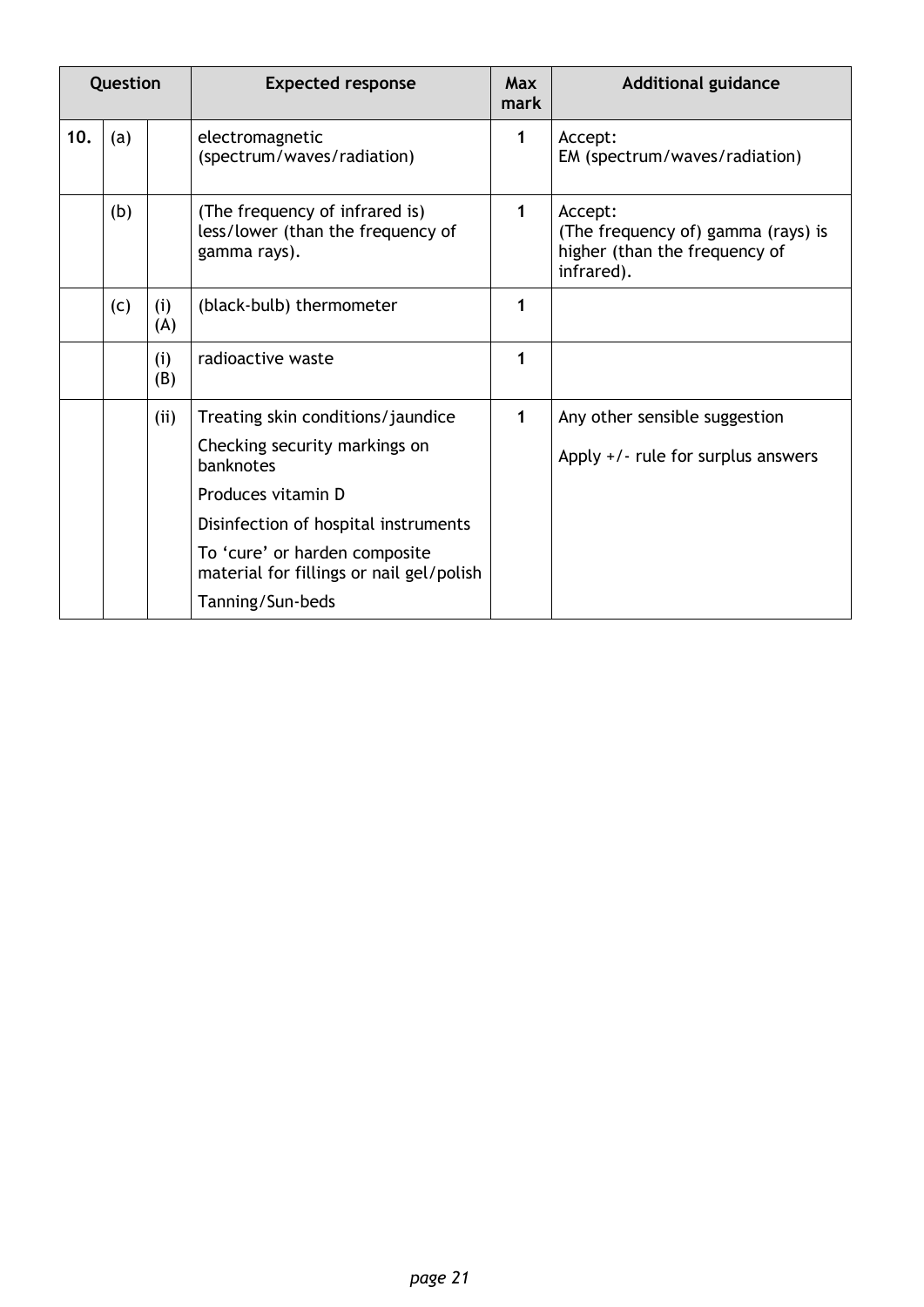|     | Question |       | <b>Expected response</b>                                | <b>Max</b><br>mark | <b>Additional guidance</b>                                                                                                                                                                                |
|-----|----------|-------|---------------------------------------------------------|--------------------|-----------------------------------------------------------------------------------------------------------------------------------------------------------------------------------------------------------|
| 11. | (a)      | (i)   |                                                         | $\overline{2}$     | Independent marks.                                                                                                                                                                                        |
|     |          |       | red light<br>Q                                          |                    | Normal not required for ray leaving<br>block. If drawn can be ignored in<br>this part.<br>Arrows not required.<br>Any change of direction of ray within<br>the block then do not award the first<br>mark. |
|     |          |       | correct change in direction on<br>entering block<br>(1) |                    | Any change of direction of ray after<br>it has left the block then do not<br>award the second mark.                                                                                                       |
|     |          |       | correct change in direction<br>leaving the block<br>(1) |                    | Do not accept ray in the block drawn<br>along or below the normal for the<br>first mark.                                                                                                                  |
|     |          | (ii)  | (the) normal                                            | 1                  |                                                                                                                                                                                                           |
|     |          | (iii) | angle of incidence labelled<br>correctly.               | $\mathbf{1}$       | If the angle of incidence is marked<br>on the emergent ray then a second<br>correctly drawn normal is required.                                                                                           |
|     | (b)      |       | (wavelength is the) same<br>(1)                         | $\mathbf{2}$       | Effect must be correct otherwise (0)<br>marks.                                                                                                                                                            |
|     |          |       | the blocks are made of the same                         |                    | Accept:                                                                                                                                                                                                   |
|     |          |       | material.<br>(1)                                        |                    | the blocks have the same optical<br>density                                                                                                                                                               |
|     |          |       |                                                         |                    | the blocks have the same refractive<br>index                                                                                                                                                              |
|     |          |       |                                                         |                    | same amount of refraction takes<br>place                                                                                                                                                                  |
|     |          |       |                                                         |                    | the light travels at the same speed<br>in both blocks                                                                                                                                                     |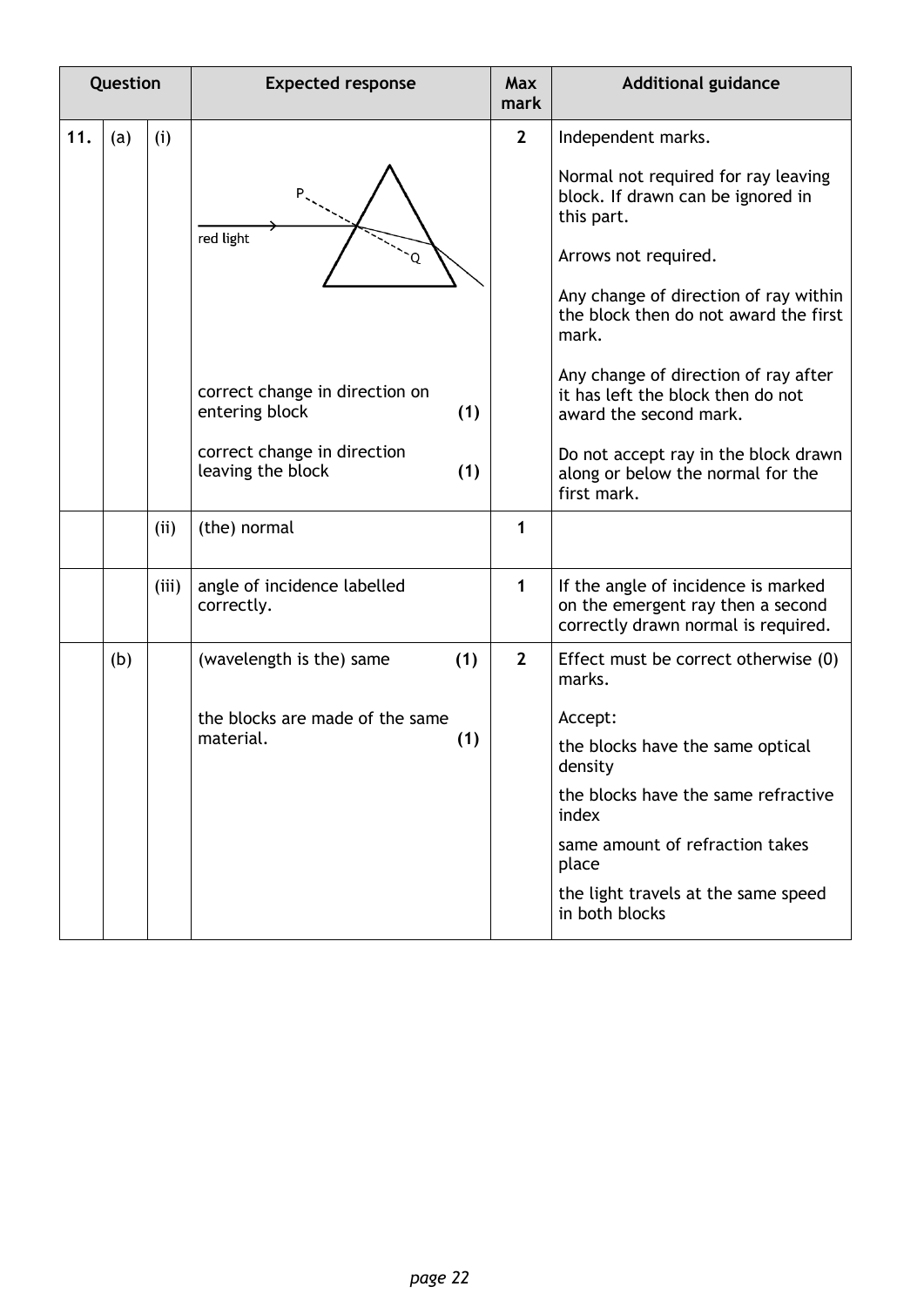| Question |     |      | <b>Expected response</b>                                                                                                            |                   | <b>Max</b><br>mark      | <b>Additional guidance</b>                                                                                                                                                                                                                                                                                                                   |
|----------|-----|------|-------------------------------------------------------------------------------------------------------------------------------------|-------------------|-------------------------|----------------------------------------------------------------------------------------------------------------------------------------------------------------------------------------------------------------------------------------------------------------------------------------------------------------------------------------------|
| 12.      | (a) |      | Measure the count in a set time<br>Repeat at (regular) intervals<br>(Measure and) subtract background<br>(count)                    | (1)<br>(1)<br>(1) | $\mathbf{3}$            | Independent marks<br>Do not accept 'activity' as an<br>alternative to counts in a set time<br>(do not award first mark).<br>Description must refer to the<br>apparatus shown. If a candidate<br>response makes reference to using a<br>ratemeter, then MAX (2) marks.<br>(First mark cannot be awarded.)                                     |
|          | (b) |      | Carry out experiment over a longer<br>time period.                                                                                  |                   | 1                       |                                                                                                                                                                                                                                                                                                                                              |
|          | (c) | (i)  | $D=\frac{E}{\sqrt{2}}$<br>$\boldsymbol{m}$<br>$D = \frac{1.2 \times 10^{-6}}{2}$<br>$80-0$<br>$D=1.5\times10^{-8}$ Gy               | (1)<br>(1)<br>(1) | $\overline{3}$          | Accept 1-4 sig figs:<br>$2 \times 10^{-8}$ Gy<br>$1.50\times10^{-8}$ Gy<br>$1.500\times10^{-8}$ Gy                                                                                                                                                                                                                                           |
|          |     | (ii) | $H = Dw_R$<br>$4.5 \times 10^{-8} = 1.5 \times 10^{-8} \times w_R$<br>$W_R = 3$                                                     | (1)<br>(1)<br>(1) | $\overline{\mathbf{3}}$ | or consistent with $(c)(i)$<br>Ignore any identification of a type of<br>radiation.                                                                                                                                                                                                                                                          |
|          | (d) |      | (Photographic) film blackened/<br>darkened/fogged<br>(Film behind) different windows<br>affected by different types of<br>radiation | (1)<br>(1)        | $\overline{2}$          | Independent marks<br>Accept:<br>(Photographic) film changes colour<br>For the second mark accept an<br>indication of the absorption/<br>penetration of radiations by the<br>materials in the windows, however<br>any incorrect statement about the<br>absorption/penetration of a type of<br>radiation means this mark cannot be<br>awarded. |